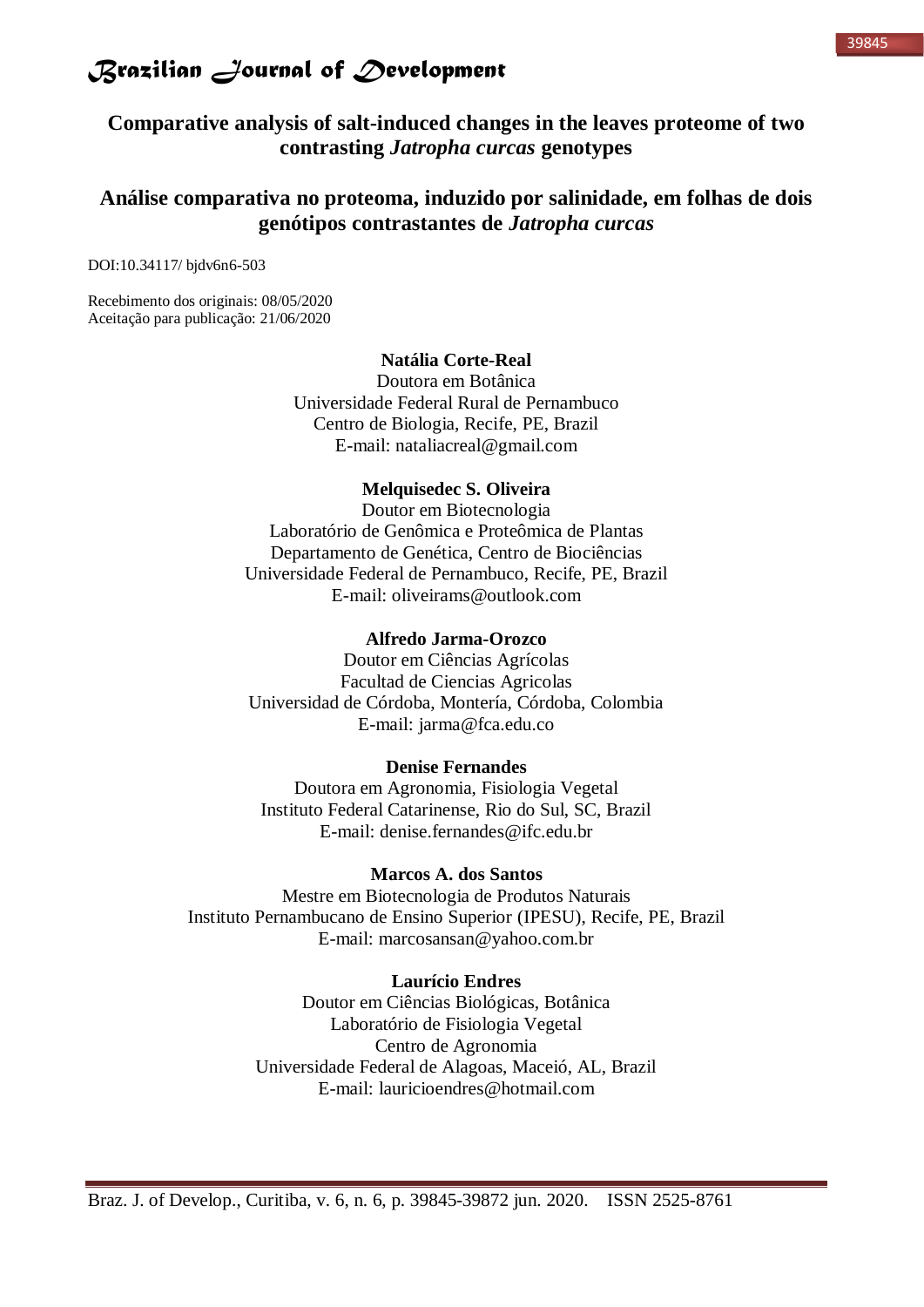## **Tercílio Calsa Junior**

Doutor em Ciências, Biologia na Agricultura e no Ambiente Laboratório de Genômica e Proteômica de Plantas Departamento de Genética, Centro de Biociências Universidade Federal de Pernambuco, Recife, PE, Brazil E-mail: terciliocjr@gmail.com

## **Marcelo F. Pompelli**

Doutor em Agronomia, Fisiologia Vegetal Laboratório de Ecofisiologia Vegetal Departamento de Botânica, Centro de Biociências Universidade Federal de Pernambuco, Recife, PE, 50670901, Brazil E-mail: mfpompelli@gmail.com

### **ABSTRACT**

The salt stress is one of the major abiotic stress factors limiting the productivity of many agricultural plant species. However, as a sessile organism, plant might adjust their metabolism reprograming many different complex pathway aiming tolerate such different stresses by activating genes and transcriptional factors. Here we investigated the protein differential salt tolerance in two contrasting *Jatropha curcas* genotypes with a special emphasis on the proteomic changes in the leaves, contributing to the identification of candidate proteins for molecular markers in response to salinity tolerance. 6-months *J. curcas* plants were kept under 750 mM NaCl salt concentration. After 40 hours of stress, leaves were harvested and protein profile analyzed. Total proteins were extracted, purified and quantified. As results, we identify 110 salinity-responsive differently accumulated proteins in *J. curcas*, presumably associated with metabolic processes of ADP, ribonucleotides, carbohydrate and pyruvate derivatives, as well as ATP biosynthesis and response to metal ions as the main biological processes associated to tolerant-like *J. curcas* genotype. The comparative proteome revealed that 110 proteins were salt-responsive in both genotype, while 69 and 41 protein were salt responsive in the CNPAE183 and in CNPAE218, respectively. The tolerant-like genotype presented proteins from different pathways mainly for the salinity response, including proteins involved in signaling, antioxidant metabolism, as well as key enzymes from other metabolic pathways of energy production, such as photosynthesis and glycolysis, suggesting the maintenance of their function growth and development. Our results gave deeper insights into plasticity of salt tolerance responses of *J.curcas* cultivated under field-condition.

**Keywords:** purging nut, NaCl, salt stress, peptide, mass spectrometry, 2D electrophoresis

### **RESUMO**

O estresse por salinidade é um dos fatores abióticos que mais limitam a produtividade de muitas espécies agricultáveis. Como um organismo séssil, as plantas devem ajustar seu metabolismo, reprogramando suas complexas e rotas metabólicas permitindo que a planta tolere as condições estressantes pela ativação de genes e fatores transcricionais. Neste estudo, investigamos a expressão diferencial proteica em dois genótipos contrastantes em relação a salinidade com especial ênfase nas mudanças proteômicas nas folhas, contribuindo para a identificação de proteínas candidatas para marcação molecular em resposta à salinidade. Plantas de 6 meses de idade foram crescidas sob 750 mM NaCl por 50 horas. Após 40 horas de estresse, folhas foram coletadas e a análise proteica foi executada. Proteínas totais foram extraídas, purificas e quantificadas. Como resultado, identificamos 110 proteínas responsivas à salinidade diferencialmente acumuladas em *J. curcas*, presumivelmente associadas com processos metabólicos de ADP, ribonucleotídeos, carboidratos e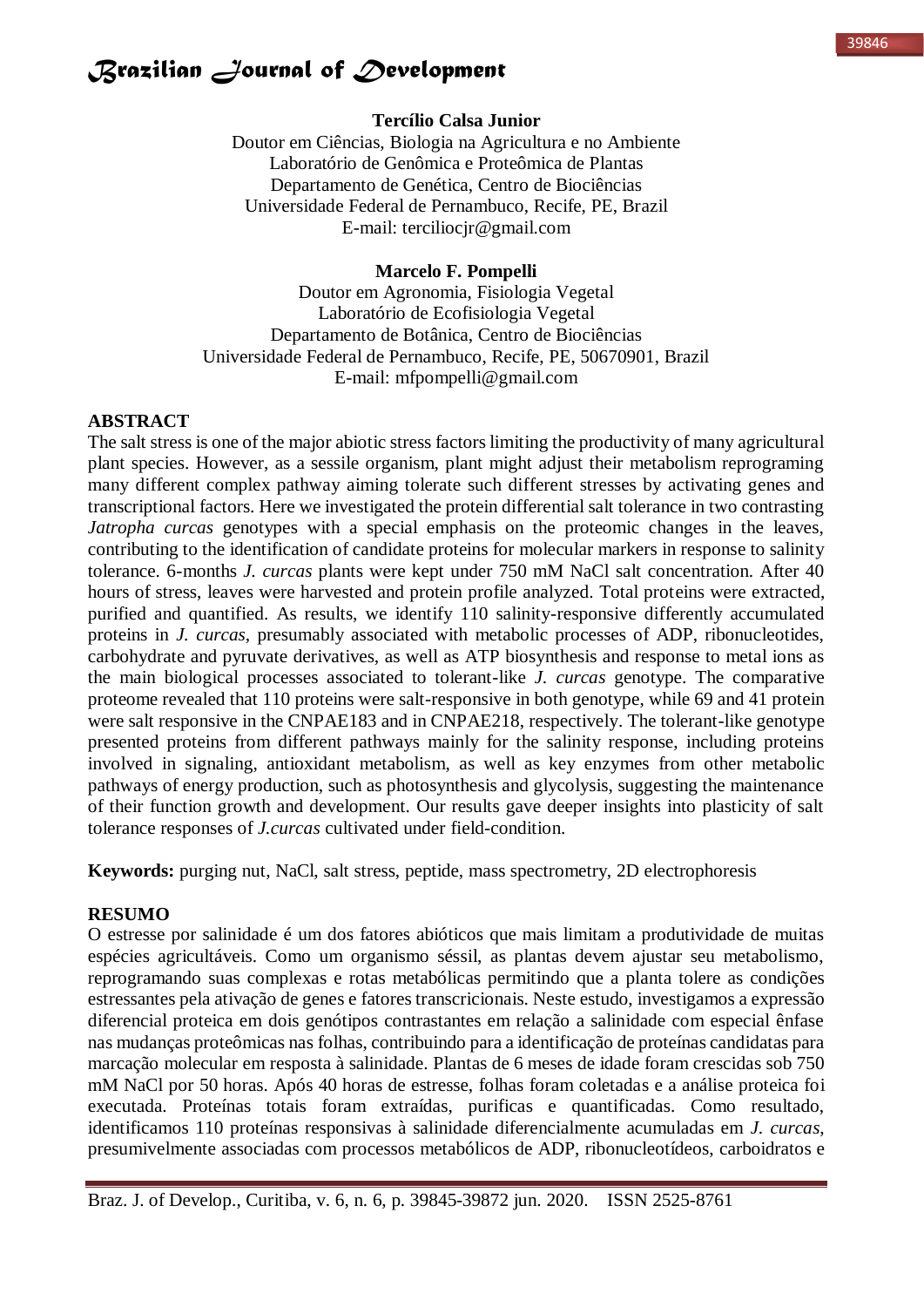derivados do piruvato, bem como na biossíntese de ATP e respostas a íons metálicos como os processos biológicos associados a tolerância a salinidade. O proteoma comparativo revelou que 110 proteínas são responsivas à salinidade em ambos os genótipos testados, enquanto 69 e 41 proteínas foram responsivas somente no genótipo CNPAE183 e no CNPAE218, respectivamente. O genótipo tolerante apresentou proteínas de diferentes rotas metabólicas principalmente em resposta à salinidade, incluindo proteínas envolvidas na sinalização, metabolismo antioxidativo, bem como enzimas chave para outros processos metabólicos de produção de energia, tais como fotossíntese e glicólise, sugerindo a manutenção das funções de crescimento e desenvolvimento. Nossos resultados fornecem informações mais profundas e inéditas sobre a plasticidade das respostas de tolerância à salinidade em *J. curcas* cultivadas sob condições de campo.

**Palavras-chave:** pinhão-mando, NaCl, estresse por salinidade, peptídeos, espectrometria de massa, eletroforese

### **1 INTRODUCTION**

As sessile organism, plants are continually subjected to numerous environmental stresses that can promote physiological and metabolic changes, generating responses that are dependent on genetic load and, especially, gene activation [1]. Together with water deficit, salinity is considered as one of the most severe and limiting stress conditions for large scale cultivation [1]. Salinity may interferes in several pivotal biological processes such as photosynthesis and protein synthesis, as well as fatty acid production and solute accumulation [2]. Plant response to salinity is a complex physiological, biochemical and molecular mechanisms to cope with osmotic and / or ionic stress, such as the synthesis of compatible solutes, antioxidant enzymes and metabolites, as well as exclusion control, compartmentalization and inclusion of ions by the root and their transport to the aerial part [1]. All of these responses to adverse conditions result from the regulation of specific gene expression, which may alter protein translation, as well as post-translational modification processes, leading to changes in regulation and cell signaling mechanisms [2].

Salinity-induced genes are often also drought-induced, showing a close relationship between these two conditions. In this sense, at least four independent signaling pathways act in the induction of genes under drought conditions: two ABA-dependent and two ABA-independent [3]. One of the dependent pathways requires action of *myeloblast* (MYB) and *myelocytomatosis* (MYC) transcription factors [4]. In addition to the transcriptional and post-transcriptional regulatory mechanisms, it has been shown that some mitogen-activated protein kinase (MAPK) acts at the posttranslational level due to various types of stress, including salt stress, drought and cold [5]. Moreover, in response to salinity, pivotal proteins have been identified to be associated with the plasma membrane, typically receptors and kinases whose regulation is responsive to other stressors such as cold, drought, and ABA treatment [4]. In addition, some oxidative metabolism enzymes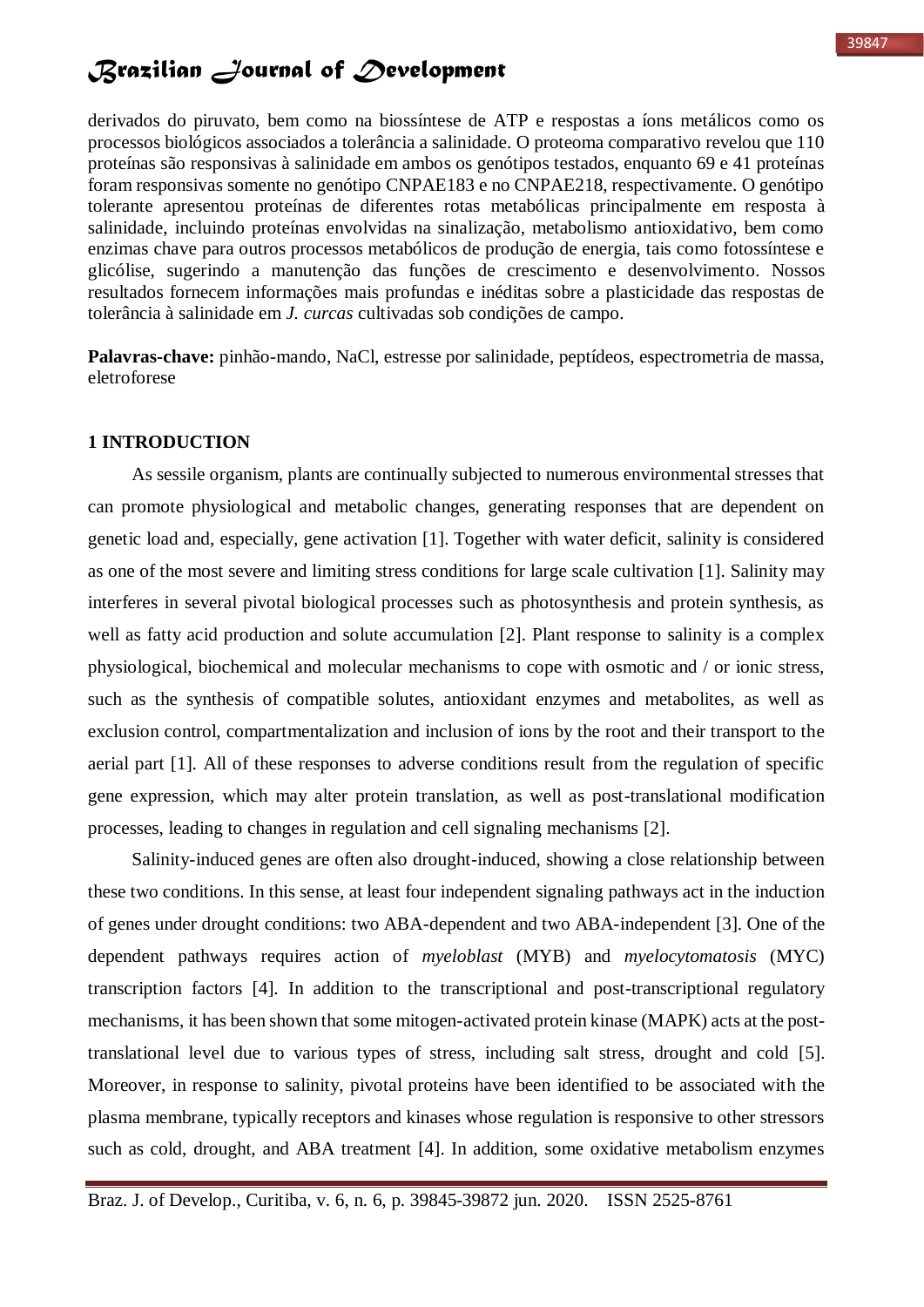(like, superoxide dismutase – SOD, ascorbate peroxidase – APX, and catalase – CAT) have been highly responsive to abiotic stresses alone or in combination [6]. Despite the relevance of the physiological responses associated with proteome, it have received meager attention in *Jatropha curcas* L. under salt stress. However, comparison studies of different genotypes of *J. curcas* from different provenance towards drought and their transcriptomic and physiological characterization has been elucidated to show different responses and adaptation strategies [7]. This further strengthens the importance of developing studies comparing genotypes under water deficit, to be able to understand the magnitude of the drought tolerance and screen genotypes with regard to both the tolerance to low availability of water and to responsiveness to irrigation, allowing an appropriate recommendation of cultivars for different cultivation systems [8].

The performance of *J. curcas* under salt stress has been the target of several physiological studies [9-14]. Recently, some studies [10-12] have been described *J. curcas* genotypes more tolerant do salinity than others. Although, *J. curcas* is a relatively drought-tolerant plant [15-17], it is also considered a salt-sensitive one [12, 18, 19], while others classify it as moderately tolerant to salt stress [13]. Such contrasting results can be explained by the fact that *J. curcas* is still in the domestication stage [20]. Several studies that examined the genetic variability of the species have been developed in the last few years [21, 22], providing promising results that interact to generate more productive cultivars that are more closely adapted to the edaphoclimatic conditions, this associated with its economic potential, can transform *J. curcas* as an efficient substitute to be used as fuel for diesel, its utilization as a new source of oil has tremendous scope in contributing to growing needs of the country for energy resources [23]. Thus, the objective of this work was to analyze the differential leaf proteome in two contrasting *J. curcas* genotypes using two-dimensional electrophoresis. The results obtained may contribute to the understanding of the molecular responses of salinity in *J. curcas*, as well as the identification of potential functional biomarkers for assisted breeding.

### **2. MATERIAL AND METHODS**

### 2.1 PLANT MATERIAL AND GROWN CONDITIONS

All experiment was performed in the greenhouse at Federal University of Pernambuco (8º02'59" S; 34º56'55" W; 15 m a.s.l.). Originally, this study was designed to compare six different genotypes of *Jatropha curcas*. However, based in the previous study of our research group [10, 11], we selected two *J. curcas* genotype, such as CNPAE183, here referred as tolerant-like *J. curcas* genotype and CNPAE218, here referred as sensitive-like *J. curcas* genotype. So, seeds of these two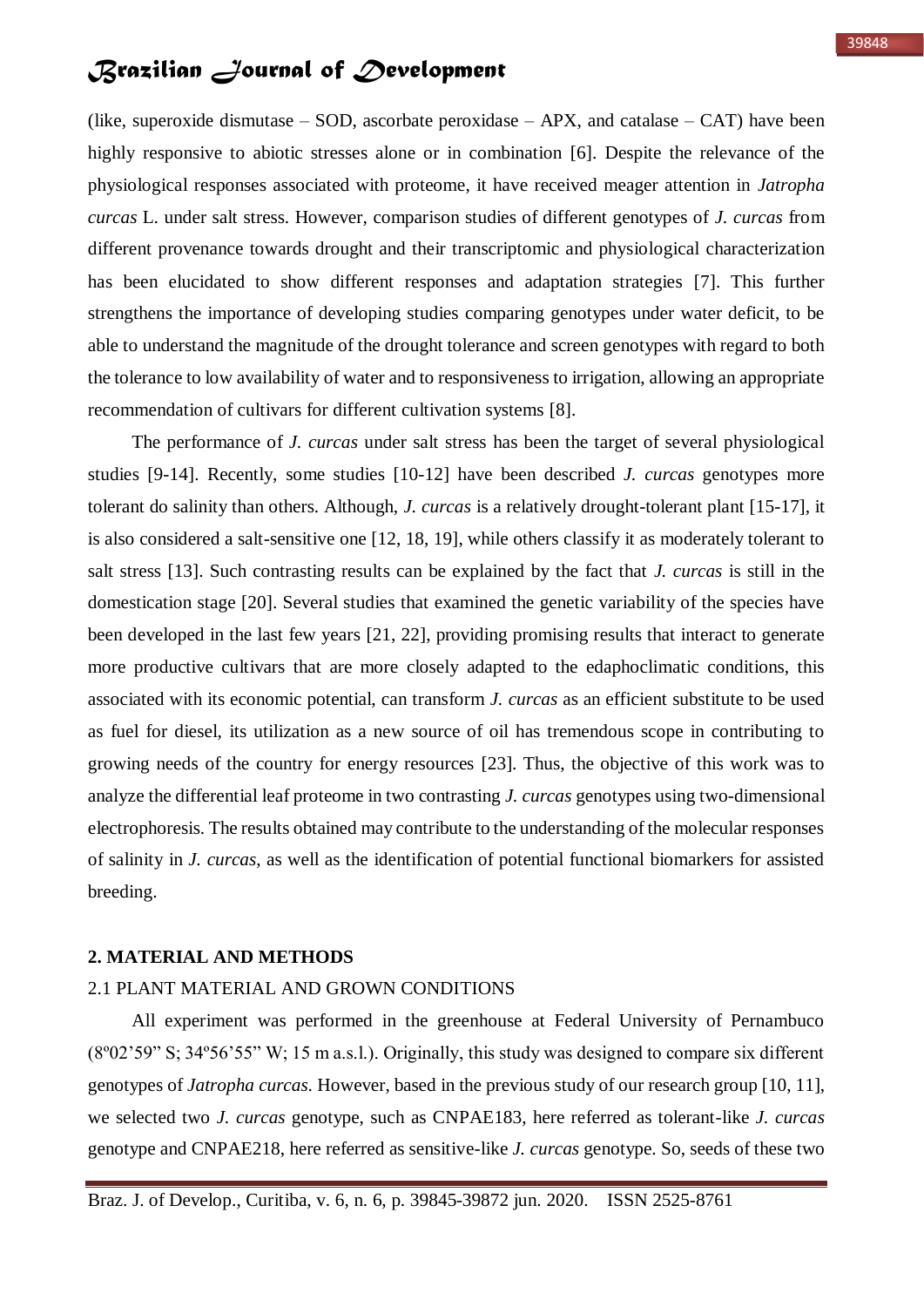genotype was gently given us by Embrapa Agroenergy (Brasília, DF, Brazil). All seeds were storage at  $4^{\circ}$ C until their use [24], and then immersed in a solution of NaOCl 2% (v/v), plus two drops of Tween  $20^{TM}$  by 20 minutes and washed in deionized water three successive times. Subsequently, the seeds were transferred into polypropylene trays 50 x 30 x 10 cm for germination until the firstleaf expansion.

During the germination phase, all seedlings being irrigated every day with tap water. After germination, the seedlings were standardized and individualized in plastic pots (9 L), filled with 9 kg of washed sand, where the seedlings remained for at least 15 days, being fertiirrigated every two days with Hoagland nutrient solution [25] at 50% (pH 5.8) to acclimatization to the new environment. After them, the seedlings were fertiirrigated every day with full-strength Hoagland nutrient solution until 3-month old, when the experiment was started. The all experiments was performed under randomized block design containing two genotypes (CNPAE183, and CNPAE218), one saline concentrations (750 mM  $L^{-1}$  of NaCl) added to Hoagland nutrient solution and 4 replicates. The saline concentration used in this study merged after two previously study of our research group [10, 11]. Corte-Real, Miranda [10] describes that while CNPAE183 readily recovered our net photosynthesis after salt stress alleviation, CNPAE218 never recovered our net photosynthesis, since even after 914 hours of salt alleviation its net photosynthesis were negative or almost zero. To effect of comparison, 750 mM  $L^{-1}$  of NaCl, corresponding to 46.8 dS m<sup>-1</sup> of electrical conductivity, obtained after linear regression between [NaCl] and its respective electrical conductivity. Silva-Santos, Corte-Real [11] corroborating this findings, describes the leaf anatomy of both *J. curcas* genotype studied here. These authors describes that CNPAE183 morphoanatomically and physiologically more plastic than CNPAE218. In accord of Corte-Real, Miranda [10], under 750 mM L<sup>-1</sup> of NaCl, 3-month old *J. curcas* plants obtained maximum stress in about 48 hours after NaCl addition in the irrigation water. So, in this study, we consider 48 hoursplants as salt-stressed.

### 2.2 PROTEIN EXTRACTION AND QUANTIFICATION

A 3rd healthy leaf was harvested and flash-frozen in liquid nitrogen and then stored at -80ºC until analysis. Proteins were extracted using phenol extraction [26]. About 0.2 g of frozen leaves was ground to fine powder with liquid nitrogen and then homogenized with 750 µl of the extraction buffer (pH 8.0) containing 700 mM sucrose, 500 mM Tris, 50 mM ethylenediamine tetraacetic acid (EDTA), 100 mM KCl, 2% (v/v) β-mercapto-ethanol, and 2 mM phenylmethanesulfonyl fluoride (PMSF) and then the mixture was incubated for 10 min in ice. Tris-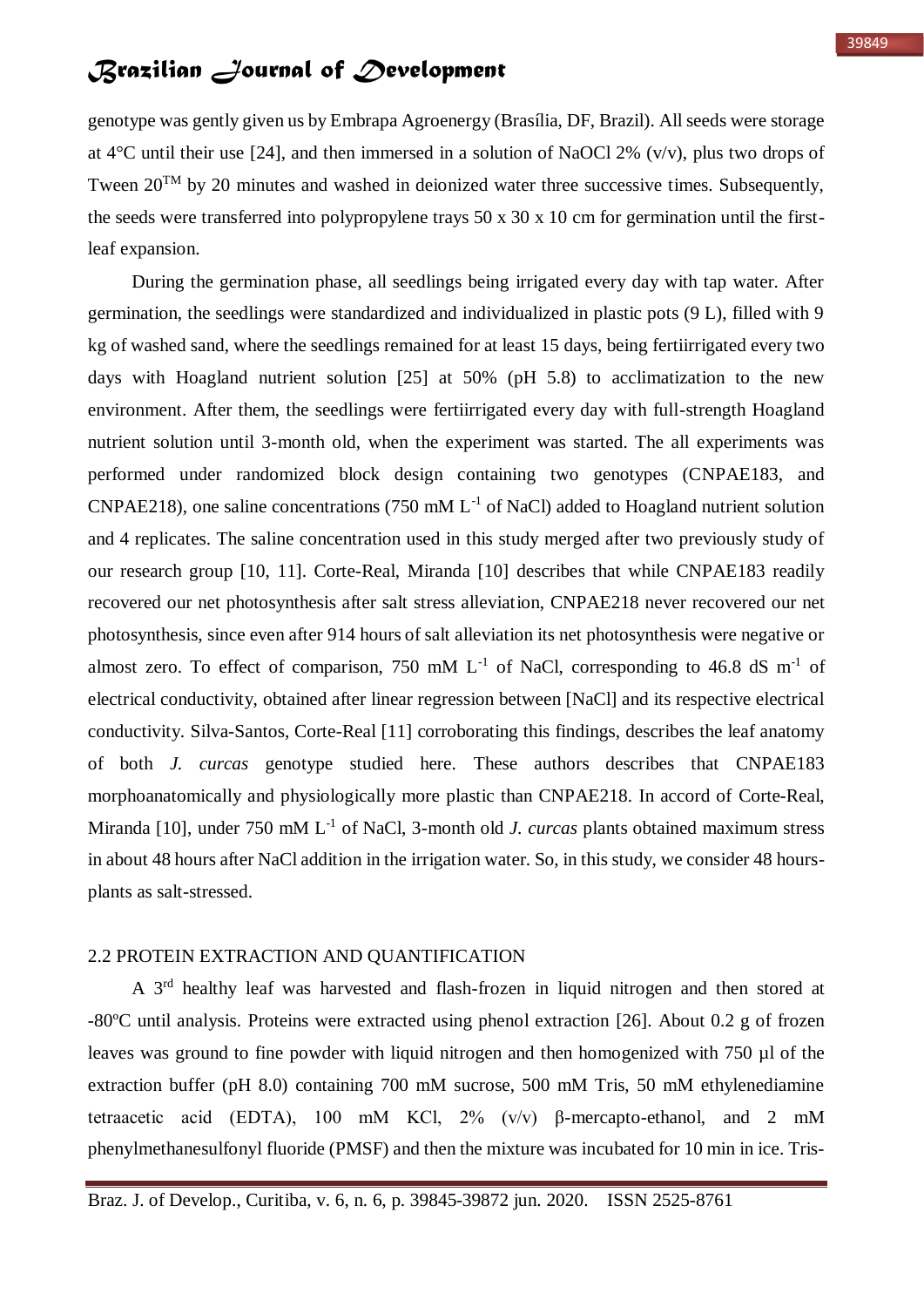saturated phenol (750 µl) was then added and the mixture was vortexed and shaken at room temperature for 30 min. Samples were then centrifuged (30 min, 11,300 g, 4°C). The upper phenolic phase was transferred to another tube. After several rounds of centrifugation, proteins were precipitated with 0.1 M ammonium acetate in methanol at -20°C over-night. The protein pellets were subsequently centrifuged (3 min, 17,600 g, 4°C) proteins, re-suspended in 1 mL of precipitation solution, rinsed with ice-cold acetone followed by a re-centrifugation, and finally dried at room temperature.

#### 2.3 TWO-DIMENSIONAL GEL ELECTROPHORESIS (2-DE) AND MASS SPECTROMETRY

500 μg of proteins from each extract were added with  $0.005\%$  (w/v) bromophenol blue and subjected to isoelectric focusing (IPG buffer, pH 3-10 nonlinear; GE Healthcare Life Sciences, Pittsburgh, PA, USA). The extracts were applied to dehydrated acrylamide impregnated tapes (IPG 13 cm, nonlinear pH 3-10 gradient; GE Life Healthcare Science), which were rehydrated in the Multiphor II system (GE Life Healthcare Sciences) for 7 h at 20<sup>o</sup>C. The IPG tapes were then equilibrated for 20 min in two disulfide bridge reducing solutions [27]. The second dimension was conducted in 12.5% vertical SDS-PAGE at 10°C. The resulting gels were impregnated with Coomassie G-250 blue colloidal dye according to the methodology described by Candiano, Bruschi [28].

*J. curcas* 2D gels were scanned in the ImageScanner III and their images processed in the LabScan 6.0 software (GE Healthcare Life Sciences). Differential protein accumulation was determined from gel images using the ImageMaster 2D Platinum v.7.05 software (GE Life Healthcare Sciences). Proteins (*i.e.*, spots) with statistically significant accumulation (*p* ≤ 0.05) and change ratio up to 1.5-fold were selected and considered as differentially accumulated (DAPs), and subjected to identification by mass spectrometry. The selected proteins (spots) were excised from the gels and twice bleached with 25 mM ammonium bicarbonate, plus 50% (v/v) acetonitrile (ACN) by 30 min. The gel fragments were dehydrated with 100% acetonitrile for 5 min, and the gel fragments evaporated and rehydrated in a solution containing 20 mM DTT in 50 mM ammonium bicarbonate and incubated for 40 min at 60°C. The preparation of the selected differential peptides was performed according to the methodology described in Barbosa Neto, Pestana-Calsa [27]. The solutions containing the extracted peptides were dried at 30°C in a vacuum concentrator, followed by their resuspension in 1% (v/v) formic acid and transfer to new tubes. The MALDI-ToF/ToF mass spectrometer analysis were done in the Analytical Center of the Northeastern Strategic Technology Center (CETENE) using a mass spectrometer AutoFlex III (Bruker Daltonics, Inc. Karlsruhe,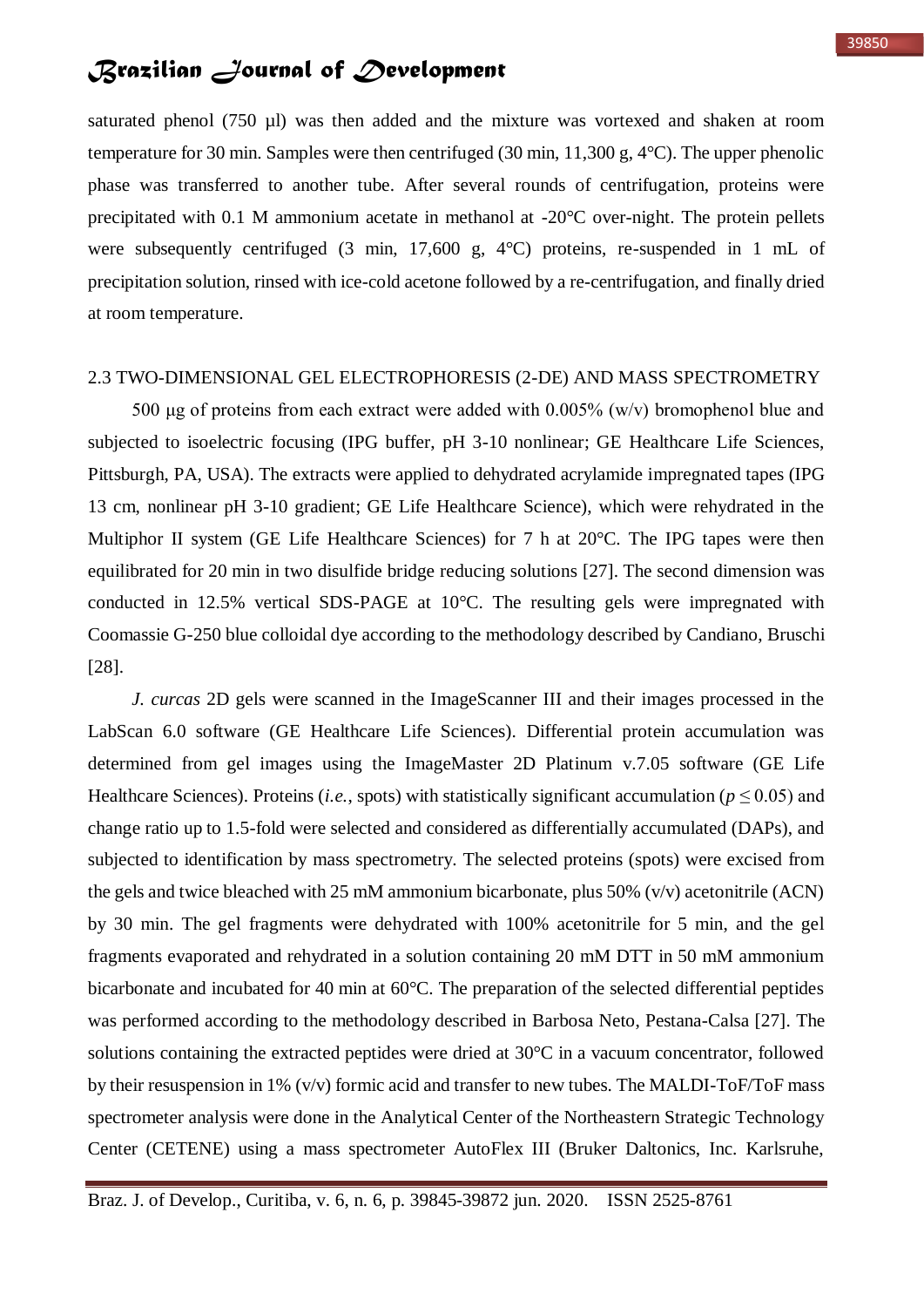Germany). The pellet was solubilized in 5 μL 0.1% trifluoroacetic acid (TFA). For each reading cycle, 2 μL of the sample were mixed with 2 μL of  $\alpha$ -cyano-4-hydroxycinnamic acid (Sigma-Aldrich Chemical Co, Darmstadt, Germany, part number C8982) in ACN and 3% TFA, and 2 μL were twice applied to the metal plate cells.

### 2.4 PRESUMPTIVE IDENTIFICATION AND BIOINFORMATIC ANALYSIS

The presumptive identification of the mass spectra (MS) obtained in the peptide analysis was performed using the MASCOT platform (Matrix Inc. free available on http://www.matrixscience.com/search\_form\_select.html) through the peptide mass fingerprinting (PMF) method using the Viridiplantae and *Arabidopsis* sub-databases (Swissport and NCBIProt), in accord of following parameters: *i*) fixed modification: carbamidomethylation (C); *ii*) variable modification: oxidation (M); and *iii*) tolerance: 100 ppm at 1.2 Da. Subsequently, a complementary identification was conducted through a private version of the MASCOT software, kindly made available for access in collaboration with the Advancing Proteomics at University of Washington (Seattle, Washington, USA; http://www.proteomicsresource.washington.edu/), using the PMF method contrasted to Euphorbiaceae and *Jatropha curcas* databases, adopting the following parameters: *i*) fixed modification: carbamidomethylation (C); *ii*) variable modification: oxidation (M); and *iii*) tolerance: 200 ppm at 1.2 Da. Identifications with a score greater than to the cut-off value were considered significant. The considered score was -10.log (P), where P is the probability that the similarity found is random. Score values above the threshold value have statistical significance ( $p < 0.05$ ).

Gene ontology (GO) analysis, was performed using the online tool Mercator (https://plabipd.de/portal/mercator-sequence-annotation), from the FASTA/Uniprot files of the identified proteins. After then, we performed a GO mapping related to biological processes, with *Arabidopsis thaliana* as reference. GO term enrichment analysis was performed on the Panther online platform (http://www.pantherdb.org/) for the *A. thaliana* genome and significant false discovery rate (FDR),  $p < 0.05$ .

### **3 RESULTS**

Here, we describe that 2D gels showed that the isoelectric focusing stage provided adequate resolution, with relative protein diversity in different pI ranges, mainly between pH 4 and 7 (Fig. 1). After electrophoresis, gels with sample reproducibility between replicates of the same genotype were also obtained: correlation coefficient  $(r^2)$  of 0.9759 to tolerant-like *J. curcas* genotype and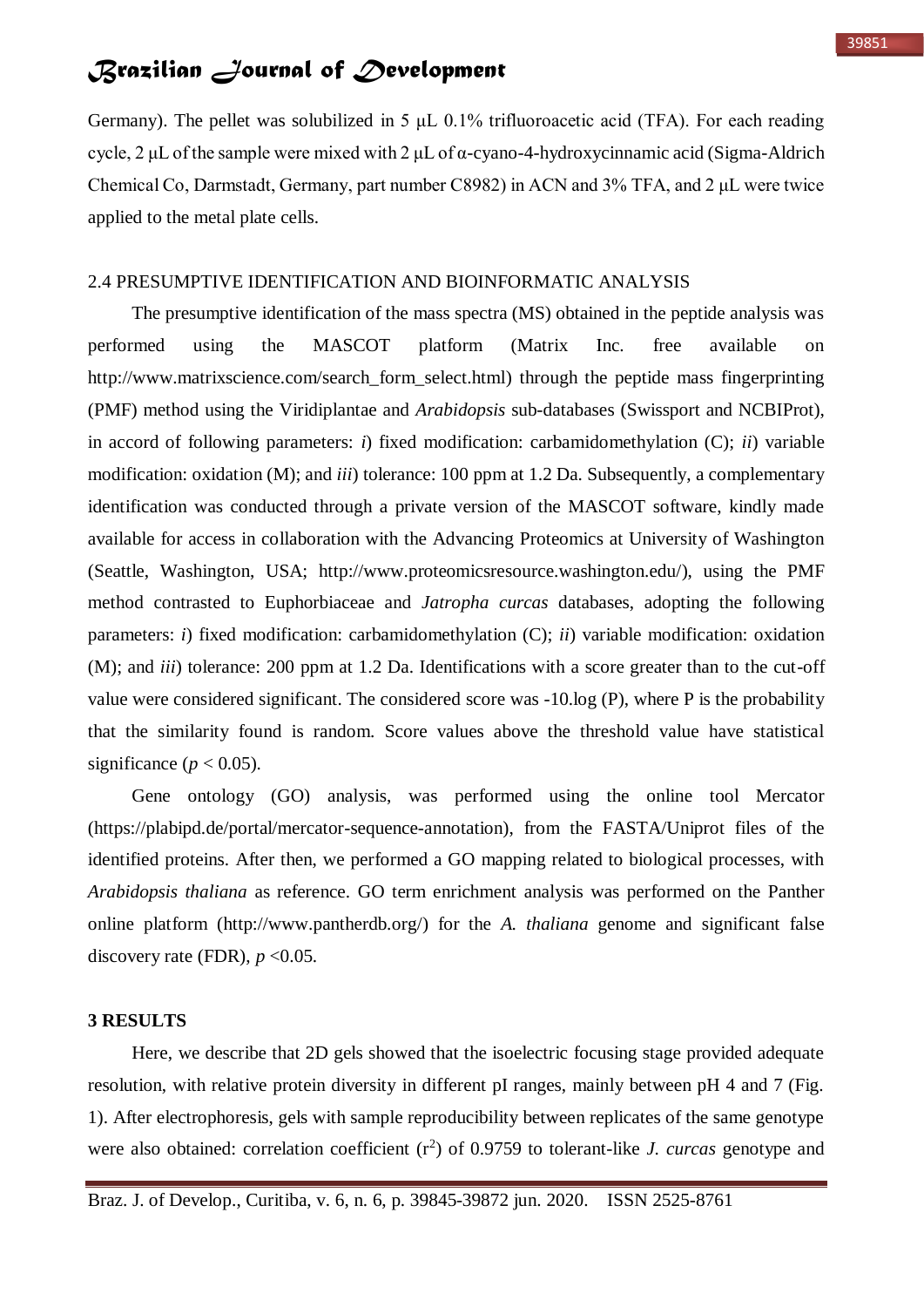#### 39852

# *Brazilian Journal of Development*

0.9554 to sensitive-like genotype. These correlation coefficients allowed us to compared between genotypes under salinity and the identification of DAPs. As expected, we identified 145 DAPs, where is possible identified 110 DAPs ( $\sim$ 76%) using PMF technique. Of these, 69 ( $\sim$ 63%) proteins were exclusive and/or more accumulated in tolerant-like *J. curcas* genotype (CNPAE183; Table 1) and 41 (~37%) were exclusive and/or more accumulated in the sensitive-like *J. curcas* genotype (CNPAE218; Table 2).

Figure 1. Two-dimensional polyacrylamide gel electrophoresis (2D-PAGE) showing leaf proteomic profile of CNPAE183 (A), and CNPAE218 (B) genotype of *Jatropha curcas* subjected to 48 hours of 750 mM NaCl.

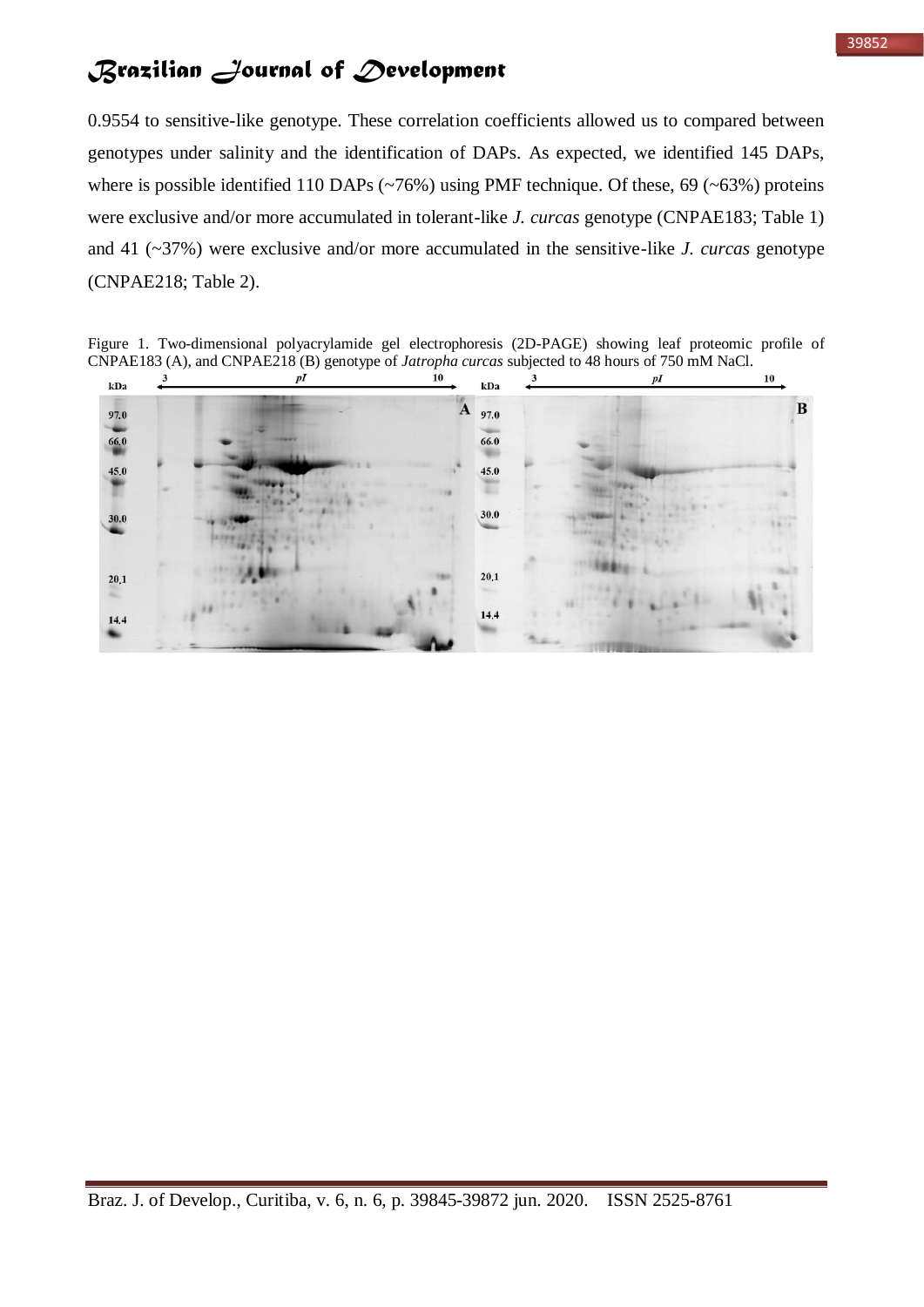Table 1. Proteins identification of the CNPAE183 genotype of *Jatropha curcas* L. subjected to 48 hours of 750 mM NaCl contrasted to CNPAE218 as reference. Annotation from PMF;MALLDI-TOF-MS.

| <b>Spot</b>       | <b>ANOVA</b>                | <b>Proteins</b>                                                   | ID                              | <b>Score</b> | $M_{cal}$ | $M_{Ano}$ | $\mathbf{pI}_{\text{Cal}}$ | pI <sub>Ano</sub> | <b>Ortholog Specie</b>      | Ratio  |
|-------------------|-----------------------------|-------------------------------------------------------------------|---------------------------------|--------------|-----------|-----------|----------------------------|-------------------|-----------------------------|--------|
|                   | Photosynthesis              |                                                                   |                                 |              |           |           |                            |                   |                             |        |
| 6                 | 0.0463                      | Ribulose-1,5-Bisphosphate Carboxylase/Oxygenase small subunit     | <b>D6BR54</b>                   | 88           | 14,689    | 20,473    | 7.39                       | 9.06              | Jatropha curcas             | 1.548  |
| 60                | 0.0078                      | Proteins in the Photosynthetic Oxygen-Evolving Complex, isoform 1 | A0A067KA30                      | 91           | 32,980    | 35,314    | 4.94                       | 5.87              | Jatropha curcas             | 1.313  |
| 84                | 0.0264                      | Ribulose-1,5-Bisphosphate Carboxylase/Oxygenase isoform X1 Chl    | A0A067L8Y9                      | 84           | 41,785    | 52,211    | 4.83                       | 5.56              | Jatropha curcas             | 2.422  |
| 86                | 0.0333                      | Ribulose-1,5-Bisphosphate Carboxylase/Oxygenase isoform X1 Chl    | A0A067L8Y9                      | 112          | 41,534    | 52,211    | 4,93                       | 5,56              | Jatropha curcas             | 2.834  |
| 100               | 0.0476                      | Ribulose-1,5-Bisphosphate Carboxylase/Oxygenase large subunit     | B1NWF7                          | 183          | 51,464    | 53,087    | 6.23                       | 6.09              | Jatropha curcas             | 1.148  |
| 112               | 0.0072                      | Chloroplast ATP Synthase subunit beta                             | COLE81                          | 119          | 55,182    | 53,278    | 4.98                       | 5.10              | Jatropha curcas             | 1.392  |
| 115               | 0.00074                     | ATP Synthase subunit alfa                                         | COLE59                          | 106          | 55,407    | 55,484    | 5.17                       | 5.28              | Jatropha curcas             | 1.704  |
| 118               | 0.0324                      | ATP Synthase subunit beta                                         | COLE81                          | 118          | 54,007    | 53,278    | 5.07                       | 5.10              | Jatropha curcas             | 1.761  |
| 143               | 0.0312                      | Ribulose-1,5-Bisphosphate Carboxylase/Oxygenase large subunit     | COLE82                          | 204          | 56,097    | 53,087    | 5.65                       | 6.09              | Jatropha curcas             | 1.600  |
| 144               | 0.0342                      | Ribulose-1,5-Bisphosphate Carboxylase/Oxygenase large subunit     | COLE82                          | 64           | 54,923    | 53,087    | 5.75                       | 6.09              | Jatropha curcas             | 1.693  |
| 146               | 0.0462                      | Photosystem II Assembly / Stability Factor (HCF136)               | A0A067L4D0                      | 58           | 38,351    | 43,076    | 5.14                       | 7.08              | Jatropha curcas             | 2.918  |
| 209               | 0.0139                      | Chloroplast ATP Synthase subunit alfa                             | COLE59                          | 97           | 65,046    | 55,484    | 5.20                       | 5.28              | Jatropha curcas             |        |
| 216               | 0.0013                      | Ribulose-1,5-Bisphosphate Carboxylase/Oxygenase small subunit     | <b>D6BR54</b>                   | 98           | 14,535    | 20,473    | 8.14                       | 9.06              | Jatropha curcas             |        |
| 227               | 0.0002                      | Ribulose-1,5-Bisphosphate Carboxylase/Oxygenase large subunit     | A0A199U950                      | 70           | 29,612    | 37,029    | 5.09                       | 8.50              | Manihot esculenta           |        |
| 278               | 0.0025                      | Peroxisomal (S)-2-Hydroxy Acid Oxidases                           | A0A067L0G9                      | 82           | 41,789    | 40,566    | 9.68                       | 9.31              | Jatropha curcas             |        |
| 279               | 0.0127                      | Peroxisomal (S)-2-Hydroxy Acid Oxidases                           | A0A067L0G9                      | 81           | 36,257    | 40,566    | 9.16                       | 9.31              | Jatropha curcas             |        |
| 291               | 0.0000                      | Ribulose-1,5-Bisphosphate Carboxylase/Oxygenase small subunit     | <b>D6BR54</b>                   | 89           | 14,833    | 20,473    | 7.17                       | 9.06              | Jatropha curcas             | $\ast$ |
| <b>Glycolysis</b> |                             |                                                                   |                                 |              |           |           |                            |                   |                             |        |
| 92                | 0.0067                      | Phosphoglycerate Kinase                                           | A0A067JME5                      | 71           | 43,274    | 50.648    | 5.86                       | 8.41              | Jatropha curcas             | 1.355  |
| 123               | 0.0105                      | Phosphoglycerate Kinase                                           | A0A067JME5                      | 68           | 43,411    | 50,648    | 5.51                       | 8.41              | Jatropha curcas             | 1.512  |
| 282               | 0.0106                      | Pyruvate Kinase                                                   | <b>B9S7Y4</b>                   | 67           | 27,201    | 64,159    | 6.97                       | 6.09              | Ricinus communis            | $\ast$ |
|                   |                             | Mitochondrial Electron Transport Chain / ATP synthase             |                                 |              |           |           |                            |                   |                             |        |
| 111               | 0.0400                      | ATP Synthase subunit beta                                         | A0A067KFH8                      | 72           | 53,924    | 60,287    | 5.35                       | 6.13              | Jatropha curcas             | 2.747  |
| 131               | 0.0325                      | <b>ATP Synthase</b>                                               | C1MNM6                          | 81           | 23,614    | 60,369    | 6.23                       | 6.99              | Micromonas pusilla CCMP1545 | 1.365  |
| 211               | 0.0020                      | ATP Synthase subunit beta                                         | A0A067KFH8                      | 83           | 54,719    | 60,287    | 5.29                       | 6.13              | Jatropha curcas             | $\ast$ |
|                   | Amino acid metabolism       |                                                                   |                                 |              |           |           |                            |                   |                             |        |
| 284               | 0.0021                      | Chloroplast Argininosuccinate Synthase                            | Q <sub>2</sub> QVC <sub>1</sub> | 65           | 22,137    | 38,967    | 4.56                       | 5.90              | Oryza sativa Japonica Group | $\ast$ |
|                   | <b>Secondary metabolism</b> |                                                                   |                                 |              |           |           |                            |                   |                             |        |
| 42                | 0.0095                      | 1-Deoxy-D-Xylolose-5-Phosphate Synthase                           | Q38854                          | 55           | 29,068    | 77,468    | 4.76                       | 7.04              | Arabidopsis thaliana        | 1.488  |
|                   | Plant pathogen signal       |                                                                   |                                 |              |           |           |                            |                   |                             |        |
| 80                | 0.0084                      | Defensin-like 257 Protein                                         | Q2V3S8                          | 56           | 40,253    | 9,329     | 7.38                       | 5.21              | Arabidopsis thaliana        | 2.349  |
| 94                | 0.0002                      | Defensin-like 257 Protein                                         | Q2V3S8                          | 56           | 43,963    | 9,329     | 5.37                       | 5.21              | Arabidopsis thaliana        | 4.398  |
| 145               | 0.0140                      | TMV Resistance Protein N, isoform 2                               | A0A067JI31                      | 59           | 48,572    | 78,345    | 4.77                       | 7.05              | Jatropha curcas             | 1.900  |
| 236               | 0.0000                      | RING E3-E2-Ubiquitin Transferase                                  | B9SBC6                          | 61           | 80,171    | 116,067   | 6.19                       | 5.68              | Ricinus communis            | $\ast$ |
|                   | <b>Redox Protein</b>        |                                                                   |                                 |              |           |           |                            |                   |                             |        |
| 231               | 0.0001                      | Catalase                                                          | A0A067L5U2                      | 78           | 55,418    | 57,081    | 7.49                       | 7.10              | Jatropha curcas             | $\ast$ |
| <b>Metabolism</b> |                             |                                                                   |                                 |              |           |           |                            |                   |                             |        |

Braz. J. of Develop., Curitiba, v. 6, n. 6, p. 39845-39872 jun. 2020. ISSN 2525-8761

and a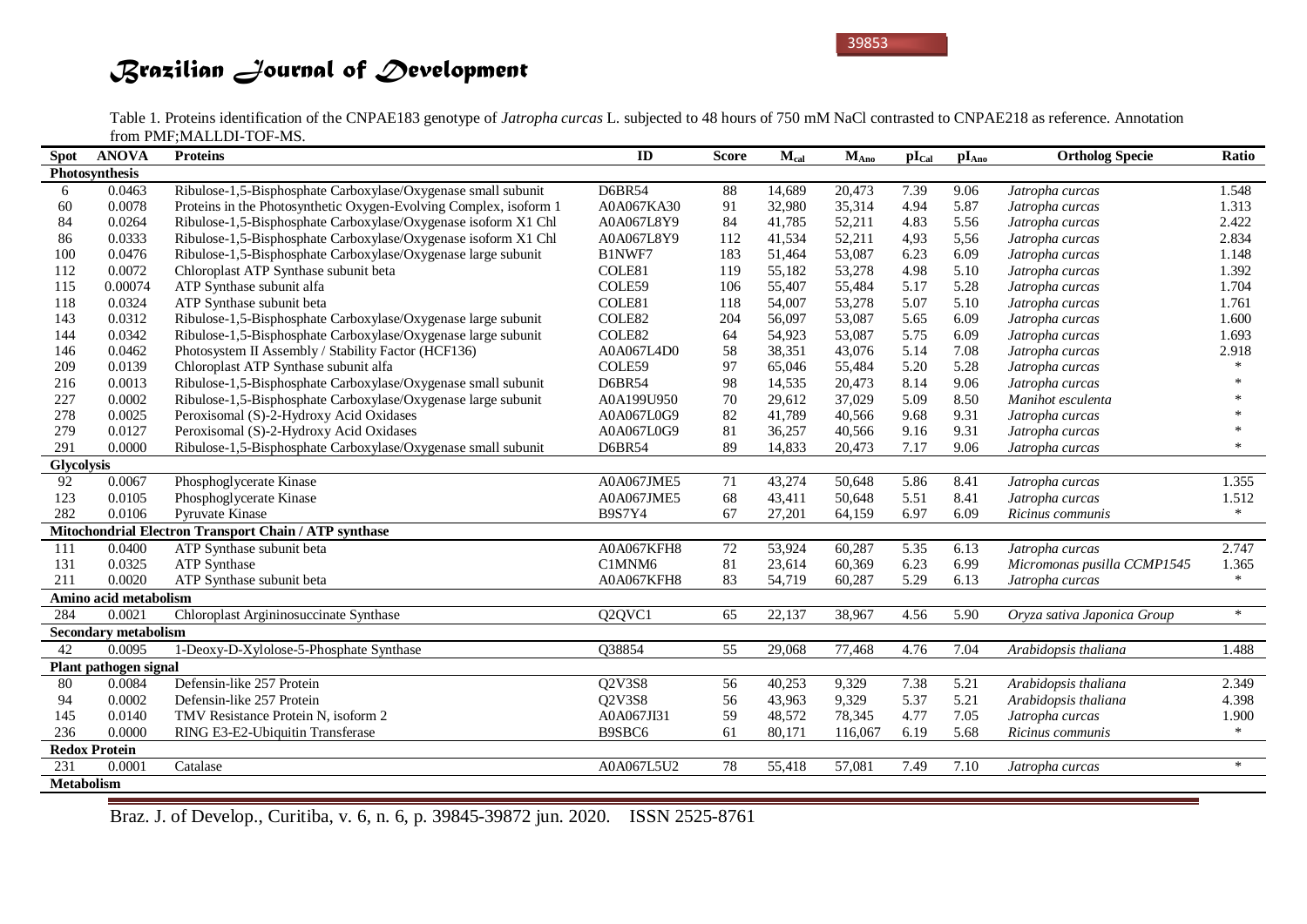| 214                | 0.0001                       | FolD 2 Bifunctional Protein                                      | A0A067K8J8    | 64 | 50,486 | 32,092  | 6.69 | 7.05  | Jatropha curcas             | $\ast$ |
|--------------------|------------------------------|------------------------------------------------------------------|---------------|----|--------|---------|------|-------|-----------------------------|--------|
|                    |                              | Proteins evolved in RNA assembly or function                     |               |    |        |         |      |       |                             |        |
| 107                | 0.0044                       | Maturase K                                                       | Q9AVL5        | 56 | 54,006 | 59,670  | 7.65 | 9.61  | Panax ginseng               | 1.710  |
| 217                | 0.0072                       | Remorin                                                          | A0A067K8I1    | 59 | 16,811 | 24,708  | 3.96 | 9.78  | Jatropha curcas             | $\ast$ |
| 219                | 0.0000                       | DNA Cytosine-5-Methyltransferase 1A                              | Q7Y1I7        | 52 | 21,975 | 172,800 | 5.03 | 5.75  | Oryza sativa Japonica Group |        |
| 225                | 0.0001                       | TATA Box-Binding Protein                                         | B9SWR1        | 63 | 28,096 | 21,950  | 6.60 | 9.94  | Ricinus communis            |        |
| 234                | 0.0001                       | DNA-Directed RNA polymerase subunit beta                         | A0A327        | 56 | 80,466 | 120,937 | 5.80 | 8.74  | Coffea arabica              |        |
| 241                | 0.0000                       | PHL5-MYB Transcription Factor Family                             | A0A067J9G2    | 58 | 28,834 | 29,597  | 6.03 | 9.18  | Jatropha curcas             |        |
| 242                | 0.0223                       | GATA (19) Transcription Factor                                   | <b>B8AR30</b> | 52 | 29,544 | 29,479  | 9.64 | 6.14  | Oryza sativa Indica Group   |        |
| 265                | 0.0033                       | AS1 Transcription Factor                                         | O80931        | 56 | 65,895 | 42,559  | 6.50 | 9.16  | Arabidopsis thaliana        |        |
| 272                | 0.0010                       | GATA (19) Transcription Factor                                   | <b>B8AR30</b> | 50 | 32,761 | 29,479  | 4.54 | 6.14  | Oryza sativa Indica Group   |        |
| 281                | 0.0010                       | Nucleic Acid Binding Protein                                     | B9RAN9        | 61 | 22,844 | 56,500  | 5.08 | 5.33  | Ricinus communis            | $\ast$ |
| 289                | 0.0020                       | GATA (19) Transcription Factor                                   | <b>B8AR30</b> | 49 | 29,485 | 29,479  | 5.93 | 6.14  | Oryza sativa Indica Group   | $\ast$ |
|                    |                              | Proteins evolved in DNA assembly or function                     |               |    |        |         |      |       |                             |        |
| 247                | 0.0004                       | FAR1 Protein, isoform X1                                         | A0A067LFM0    | 61 | 36,634 | 99,952  | 9.36 | 6.22  | Jatropha curcas             | $\ast$ |
| <b>Signaling</b>   |                              |                                                                  |               |    |        |         |      |       |                             |        |
| 139                | 0.0488                       | BTB/POZ Domain At3g08570 Protein                                 | Q9C9Z7        | 60 | 60,619 | 70,320  | 4.75 | 5.67  | Arabidopsis thaliana        | 1.389  |
| 140                | 0.0098                       | Serine-Threonine Kinase Protein                                  | B9S095        | 61 | 60,752 | 75,826  | 4.80 | 9.01  | Ricinus communis            | 2.233  |
| 224                | 0.0001                       | Serine-Threonine Kinase Protein                                  | <b>B9S095</b> | 61 | 28,542 | 75,826  | 5.37 | 9.01  | Ricinus communis            | $\ast$ |
| 245                | 0.0001                       | Calcium-Binding Protein CML45                                    | A0A067K9U4    | 60 | 35,574 | 23,016  | 6.56 | 5.71  | Jatropha curcas             | $\ast$ |
| 246                | 0.0033                       | Cell Wall-Associated Receptor-Like Protein Kinase 4              | Q9S9M2        | 55 | 35,692 | 86,269  | 5.82 | 5.66  | Arabidopsis thaliana        | $\ast$ |
| 271                | 0.0015                       | Cell Wall-Associated Receptor-Like Protein Kinase 4              | Q9S9M2        | 58 | 31,039 | 86,269  | 7.54 | 5.66  | Arabidopsis thaliana        | $\ast$ |
|                    | <b>Cell Cycle Event</b>      |                                                                  |               |    |        |         |      |       |                             |        |
| 222                | 0.0025                       | Cyclin-Dependent Kinase 2                                        | A0A067KX42    | 59 | 27,069 | 57,085  | 5.37 | 9.35  | Jatropha curcas             | $*$    |
| <b>Development</b> |                              |                                                                  |               |    |        |         |      |       |                             |        |
| 232                | 0.0007                       | Argonaute Protein I                                              | O04379        | 57 | 80,069 | 117,201 | 5.89 | 9.38  | Arabidopsis thaliana        | $\ast$ |
| 286                | 0.0003                       | BPS1-Like Protein (DUF793)                                       | Q9LMM6        | 46 | 20,482 | 38,787  | 4.62 | 8.98  | Arabidopsis thaliana        | $\ast$ |
|                    | <b>Protein Translocation</b> |                                                                  |               |    |        |         |      |       |                             |        |
| 238                | 0.0002                       | Mitochondrial Inner Membrane Protein Translocation subunit TIM50 | A0A067KLS5    | 58 | 15,579 | 41,995  | 4.69 | 7.72  | Jatropha curcas             | $\ast$ |
|                    | <b>Other Proteins</b>        |                                                                  |               |    |        |         |      |       |                             |        |
| 58                 | 0.0002                       | Chloroplast 50 S Ribosomal L16 Protein                           | A6BM45        | 55 | 33,466 | 15,349  | 4.72 | 11.47 | Gnetun parvifolium          | 1.565  |
| $88\,$             | 0.0037                       | Mitochondrial 54 S Ribosomal L24 Protein                         | A0A067L255    | 62 | 43,113 | 24,550  | 4.34 | 9.74  | Jatropha curcas             | 1.865  |
| 148                | 0.0462                       | RNF170 RING-HC Domain Protein                                    | A0A067KTH4    | 60 | 28,509 | 28,318  | 5.22 | 8.80  | Jatropha curcas             | $\ast$ |
| 236                | 0.0000                       | RING E3 Ubiquitin Transferase                                    | B9SBC6        | 61 | 80,171 | 116,067 | 6.19 | 5.68  | Ricinus communis            | $\ast$ |
| 43                 | 0.0219                       | <b>Hypothetical Protein</b>                                      | Q6K6N4        | 76 | 29,120 | 18,622  | 4.40 | 11.65 | Oryza sativa Japonica Group | 2.107  |
| 49                 | 0.0204                       | Sulphotranferase tRNA                                            | R9VQN8        | 74 | 31,060 | 55,070  | 4.78 | 6.24  | Enterobacter sp.            | 1.606  |
| 62                 | 0.0021                       | Golgi-Associated Kinesin-Like Protein with RAB6, subunit DUF662  | F4IMV8        | 73 | 35,157 | 9,951   | 6.84 | 9.30  | Arabidopsis thaliana        | 1.910  |
| 89                 | 0.0186                       | Lola-Like protein                                                | R9VWM1        | 59 | 41,545 | 30,415  | 5.04 | 9.00  | Enterobacter sp.            | 1.764  |
| 95                 | 0.0217                       | Domain of Unknown Function, Like DUF4408 and DUF761              | <b>B9RK72</b> | 63 | 44,698 | 27,280  | 5.44 | 6.88  | Ricinus communis            | 1.757  |
| 130                | 0.0134                       | Epsin 3                                                          | A0A067L925    | 64 | 92,082 | 29,185  | 5.34 | 6.17  | Jatropha curcas             | 4.036  |
| 220                | 0.0000                       | MATH-Coiled-Coil Domain At2g42460 Protein                        | F4IN32        | 54 | 21,967 | 34,353  | 5.28 | 9.29  | Arabidopsis thaliana        | $\ast$ |
|                    |                              |                                                                  |               |    |        |         |      |       |                             |        |

Braz. J. of Develop., Curitiba, v. 6, n. 6, p. 39845-39872 jun. 2020. ISSN 2525-8761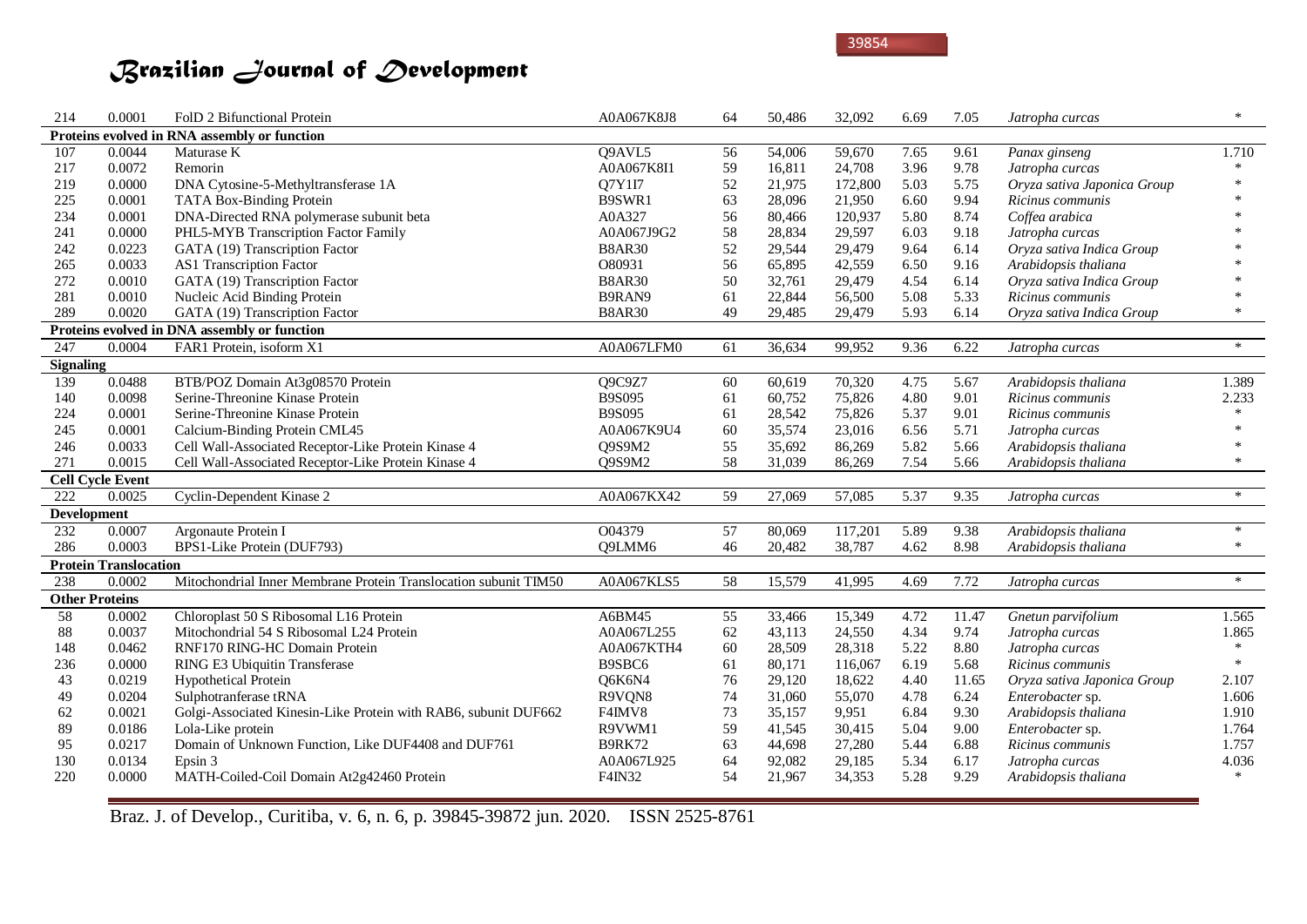| 240            | 0.0000 | Cytochrome C Peroxidase                      | R9VWN0        | 63                       | 27,336  | 40,002                   | 5.15 | 8.59                     | Enterobacter sp. R4-368 |        |
|----------------|--------|----------------------------------------------|---------------|--------------------------|---------|--------------------------|------|--------------------------|-------------------------|--------|
| 243            | 0.0002 | Type IV-secreted Rhs Protein                 | R9VJV2        | 58                       | 32,021  | 165,495                  | 5.30 | 5.87                     | Enterobacter sp. R4-368 |        |
| 250            | 0.0017 | Chloroplast Stem-Loop 41 kDa-Binding Protein | A0A067JHM3    | 90                       | 40,614  | 42,666                   | 7.72 | 8.84                     | Jatropha curcas         |        |
| 254            | 0.0005 | Recombinase Domain Protein                   | B9TDB5        | 62                       | 42,016  | 33,549                   | 5.17 | 9.86                     | Ricinus communis        |        |
| 275            | 0.0000 | Cytochrome C Peroxidase                      | R9VWN0        | 62                       | 99,310  | 40,002                   | 5.54 | 8.59                     | Enterobacter sp. R4-368 |        |
| 295            | 0.0038 | Protein MARD1                                | <b>B6SU95</b> | 81                       | 14,833  | 28,633                   | 6.77 | 9.48                     | Zea mays                | $\ast$ |
| <b>Unknown</b> |        |                                              |               |                          |         |                          |      |                          |                         |        |
| 93             | 0.0469 | No match                                     |               | $\overline{\phantom{a}}$ | 42,420  | $\sim$                   | 6.23 |                          | Jatropha curcas         | 2.592  |
| 106            | 0.0116 | No match                                     |               | $\qquad \qquad -$        | 54,106  | $\overline{\phantom{a}}$ | 7.86 | $-$                      | Jatropha curcas         | 1.810  |
| 210            | 0.0001 | No match                                     |               | $\overline{\phantom{a}}$ | 38,673  | $\overline{\phantom{a}}$ | 5.02 |                          | Jatropha curcas         |        |
| 215            | 0.0002 | No match                                     |               |                          | 14,983  | $\overline{\phantom{a}}$ | 4.84 |                          | Jatropha curcas         |        |
| 218            | 0.0001 | No match                                     |               | $\overline{\phantom{a}}$ | 20,598  | $ \,$                    | 6.77 | $-$                      | Jatropha curcas         |        |
| 221            | 0.0048 | No match                                     |               | $\qquad \qquad -$        | 23,440  | $\overline{\phantom{a}}$ | 6.13 |                          | Jatropha curcas         |        |
| 226            | 0.0277 | No match                                     |               | $\overline{\phantom{a}}$ | 33,020  | $ \,$                    | 3.06 |                          | Jatropha curcas         |        |
| 228            | 0.0005 | No match                                     |               | $\overline{\phantom{a}}$ | 29,536  | $ \,$                    | 5.26 | $\overline{\phantom{0}}$ | Jatropha curcas         |        |
| 229            | 0.0005 | No match                                     |               | $\overline{\phantom{a}}$ | 38,975  | $ \,$                    | 6.72 |                          | Jatropha curcas         |        |
| 230            | 0.0008 | No match                                     |               | $\overline{\phantom{a}}$ | 41,782  | $ \,$                    | 5.69 |                          | Jatropha curcas         |        |
| 233            | 0.0000 | No match                                     |               | $\overline{\phantom{a}}$ | 79,752  | $ \,$                    | 5.99 |                          | Jatropha curcas         |        |
| 235            | 0.0002 | No match                                     |               | $\overline{\phantom{a}}$ | 79,752  | $ \,$                    | 6.08 |                          | Jatropha curcas         |        |
| 244            | 0.0019 | No match                                     |               | $\overline{\phantom{a}}$ | 35,155  | $\overline{\phantom{a}}$ | 7.22 |                          | Jatropha curcas         |        |
| 252            | 0.0024 | No match                                     |               | $\overline{\phantom{a}}$ | 41,151  | $ \,$                    | 6.45 |                          | Jatropha curcas         |        |
| 257            | 0.0413 | No match                                     |               | $\overline{\phantom{a}}$ | 45,301  | $ \,$                    | 6.98 | $-$                      | Jatropha curcas         |        |
| 258            | 0.0133 | No match                                     |               | $\overline{\phantom{a}}$ | 44,682  | $\overline{\phantom{a}}$ | 6.11 |                          | Jatropha curcas         |        |
| 261            | 0.0002 | No match                                     |               | $\overline{\phantom{a}}$ | 50,819  | $\sim$                   | 6.98 |                          | Jatropha curcas         |        |
| 264            | 0.0004 | No match                                     |               | $\overline{\phantom{a}}$ | 65,776  | $ \,$                    | 6.60 | $\overline{\phantom{0}}$ | Jatropha curcas         |        |
| 276            | 0.0094 | No match                                     |               | $\overline{\phantom{a}}$ | 100,000 | $\overline{\phantom{a}}$ | 5.40 |                          | Jatropha curcas         |        |
| 277            | 0.0098 | No match                                     |               | $\overline{\phantom{a}}$ | 99,894  | $ \,$                    | 5.48 |                          | Jatropha curcas         |        |
| 280            | 0.0001 | No match                                     |               | $\overline{\phantom{a}}$ | 31,041  | $ \,$                    | 7.96 |                          | Jatropha curcas         |        |
| 283            | 0.0002 | No match                                     |               | $\overline{\phantom{a}}$ | 22,093  | $ \,$                    | 4.41 | $-$                      | Jatropha curcas         |        |
| 285            | 0.0000 | No match                                     |               | $\overline{\phantom{a}}$ | 22,026  | $ \,$                    | 4.82 |                          | Jatropha curcas         |        |
| 288            | 0.0057 | No match                                     |               |                          | 34,277  | $-$                      | 7.23 |                          | Jatropha curcas         |        |
| 290            | 0.0024 | No match                                     |               | $\overline{\phantom{a}}$ | 31,774  | $\overline{\phantom{a}}$ | 6.58 |                          | Jatropha curcas         |        |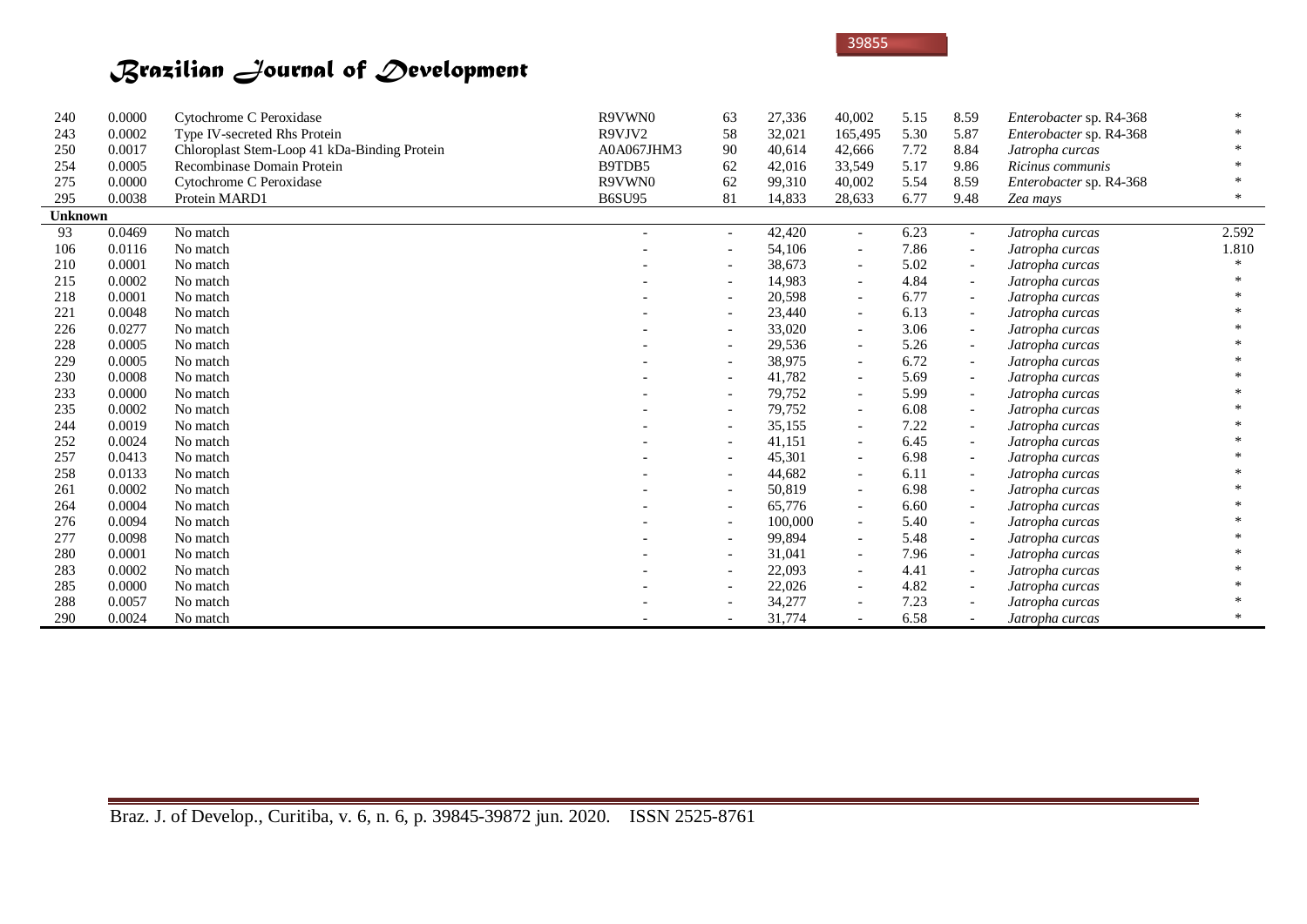Table 2. Proteins identification of the CNPAE218 genotype of *Jatropha curcas* L. subjected to 48 hours of 750 mM NaCl contrasted to CNPAE183 as reference. Annotation from PMF;MALLDI-TOF-MS through Mascot platform

| Spot             | <b>ANOVA</b>                  | <b>Proteins</b>                                                      | ID            | <b>Score</b> | $M_{cal}$ | $M_{Ano}$ | $pI_{Cal}$ | $pI_{Ano}$ | <b>Ortholog Specie</b>      | Ratio  |
|------------------|-------------------------------|----------------------------------------------------------------------|---------------|--------------|-----------|-----------|------------|------------|-----------------------------|--------|
|                  | Photosynthesis                |                                                                      |               |              |           |           |            |            |                             |        |
| 119              | 0.0217                        | Ribulose-1,5-Bisphosphate Carboxylase/Oxygenase small subunit        | <b>D6BR54</b> | 101          | 14,667    | 20,473    | 8.69       | 9.02       | Jatropha curcas             | 3.096  |
| 179              | 0.0015                        | Ribulose-1,5-Bisphosphate Carboxylase/Oxygenase large subunit        | COLE82        | 140          | 56,131    | 53,087    | 3.16       | 6.09       | Jatropha curcas             |        |
| 172              | 0.0016                        | Carbonic Anhydrase                                                   | A0A067LLS5    | 85           | 28,177    | 37,150    | 6.76       | 8.07       | Jatropha curcas             | $\ast$ |
|                  |                               | Mitochondrial Electron Transport Chain / ATP synthase                |               |              |           |           |            |            |                             |        |
| 170              | 0.0058                        | <b>ATP Synthase</b>                                                  | C1MNM6        | 81           | 18,854    | 60,369    | 8.90       | 6.99       | Micromonas pusilla CCMP154  | $\ast$ |
| <b>Hormones</b>  |                               |                                                                      |               |              |           |           |            |            |                             |        |
| 204              | 0.0002                        | Cytochrome P450 Monooxygenase                                        | Q0JL28        | 69           | 31,142    | 17,157    | 9.47       | 9.62       | Oryza sativa Japonica Group | $\ast$ |
|                  | <b>Plant Stress and Redox</b> |                                                                      |               |              |           |           |            |            |                             |        |
| 29               | 0.0022                        | Serine/Threonine Protein Kinase Like SD1-8, isoform XI               | A0A199U9G4    | 58           | 23,530    | 36,962    | 4.94       | 8.76       | Manihot esculenta           | 3.892  |
| 198              | 0.0022                        | Glutaredoxin C13                                                     | O0IRB0        | 54           | 33,848    | 11,580    | 4.26       | 8.57       | Oryza sativa Japonica Group | $\ast$ |
|                  |                               | Proteins evolved in RNA assembly or function                         |               |              |           |           |            |            |                             |        |
| 40               | 0.0449                        | Maturase K                                                           | Q8HQQ6        | 56           | 29,130    | 61,576    | 4.51       | 9.40       | Pinus pinaster              | 1.598  |
| 77               | 0.0079                        | GATA (19) Transcription Factor                                       | <b>B8AR30</b> | 53           | 39,860    | 29,479    | 4.88       | 6.14       | Oryza sativa Indica Group   | 1.544  |
| 162              | 0.0000                        | Manes.S021100_RPOL-1 Like Protein                                    | A0A199UC42    | 59           | 33,550    | 29,201    | 4.57       | 9.64       | Manihot esculenta           | $\ast$ |
| 196              | 0.0012                        | Protein with a Conserved REM8-like B3 domain                         | Q8H2D1        | 58           | 27,481    | 52,448    | 6.57       | 6.25       | Arabidopsis thaliana        | $\ast$ |
| 197              | 0.0074                        | Remorin with a Conserved C domain                                    | Q0JA18        | 71           | 28,098    | 31,637    | 6.49       | 8.14       | Oryza sativa Japonica Group | $\ast$ |
|                  |                               | Proteins evolved in DNA assembly or function                         |               |              |           |           |            |            |                             |        |
| 28               | 0.0011                        | <b>DNA</b> Polimerase                                                | A0A067JPG7    | 62           | 23,283    | 124,988   | 5.15       | 8.35       | Jatropha curcas             | 2.593  |
| <b>Signaling</b> |                               |                                                                      |               |              |           |           |            |            |                             |        |
| 16               | 0.0118                        | Calcium-Dependent Protein Kinase 20                                  | Q84SL0        | 50           | 18,315    | 62,768    | 5.44       | 7.00       | Oryza sativa Japonica Group | 2.187  |
| 36               | 0.0003                        | Cell Wall-Associated Receptor-Like Protein Kinase 4                  | Q9S9M2        | 56           | 27,808    | 86,269    | 5.42       | 5.66       | Arabidopsis thaliana        | 2.547  |
| 166              | 0.0004                        | Calcium-Binding Protein CML45                                        | A0A067K9U4    | 60           | 20,108    | 23,016    | 5.00       | 4.71       | Jatropha curcas             |        |
| 176              | 0.0007                        | BTB/POZ Domain At3g08570 Protein                                     | Q9C9Z7        | 60           | 55,579    | 70,320    | 7.88       | 5.67       | Arabidopsis thaliana        |        |
| 246              | 0.0033                        | Cell Wall-Associated Receptor-Like Protein Kinase 4                  | Q9S9M2        | 55           | 35,692    | 86,269    | 5.82       | 5.66       | Arabidopsis thaliana        |        |
| 180              | 0.0005                        | Calcium-Binding Protein CML45                                        | A0A067K9U4    | 62           | 62,111    | 23,016    | 4.56       | 4.71       | Jatropha curcas             |        |
| 184              | 0.0032                        | Cell Wall-Associated Receptor-Like Protein Kinase 4                  | Q9S9M2        | 56           | 77,105    | 86,269    | 6.08       | 5.66       | Arabidopsis thaliana        | $\ast$ |
|                  | <b>Cell Cycle Event</b>       |                                                                      |               |              |           |           |            |            |                             |        |
| 206              | 0.0041                        | DUF1731 GH43 superfamily Protein                                     | A0A067JUJ5    | 60           | 49,514    | 25,290    | 4.59       | 8.44       | Jatropha curcas             | $\ast$ |
|                  | <b>Development</b>            |                                                                      |               |              |           |           |            |            |                             |        |
| 17               | 0.0001                        | <b>SHI</b> Protein                                                   | Q9SJT8        | 55           | 18,362    | 20,314    | 5.82       | 9.39       | Arabidopsis thaliana        | 5.233  |
| 27               | 0.0085                        | S-Adenosylmethionine-Dependent Methyltransferase                     | E5D1F9        | 67           | 23,449    | 24,924    | 5.55       | 5.35       | Jatropha curcas             | 1.603  |
| 158              | 0.0011                        | <b>CCT</b> Protein Family                                            | Q8LDM8        | 66           | 18,110    | 23,363    | 6.98       | 4.95       | Arabidopsis thaliana        | $\ast$ |
| 160              | 0.0032                        | <b>CCT</b> Protein Family                                            | Q8LDM8        | 66           | 37,029    | 23,363    | 8.12       | 4.95       | Arabidopsis thaliana        | $\ast$ |
|                  | <b>Other Proteins</b>         |                                                                      |               |              |           |           |            |            |                             |        |
| $\overline{4}$   | 0.0185                        | Bark Storage Protein A                                               | A0A067KNP8    | 61           | 13,300    | 35,198    | 9.84       | 7.82       | Jatropha curcas             | 1.474  |
| 25               | 0.0020                        | Bark Storage Protein A                                               | A0A067KNP8    | 63           | 23,115    | 35,198    | 5.40       | 7.82       | Jatropha curcas             | 1.470  |
| 26               | 0.0009                        | Pentatricopeptide repeat-containing protein At1g32415, mitochondrial | P0C7R0        | 56           | 23,878    | 86,159    | 4.39       | 6.01       | Arabidopsis thaliana        | 2.292  |

Braz. J. of Develop., Curitiba, v. 6, n. 6, p. 39845-39872 jun. 2020. ISSN 2525-8761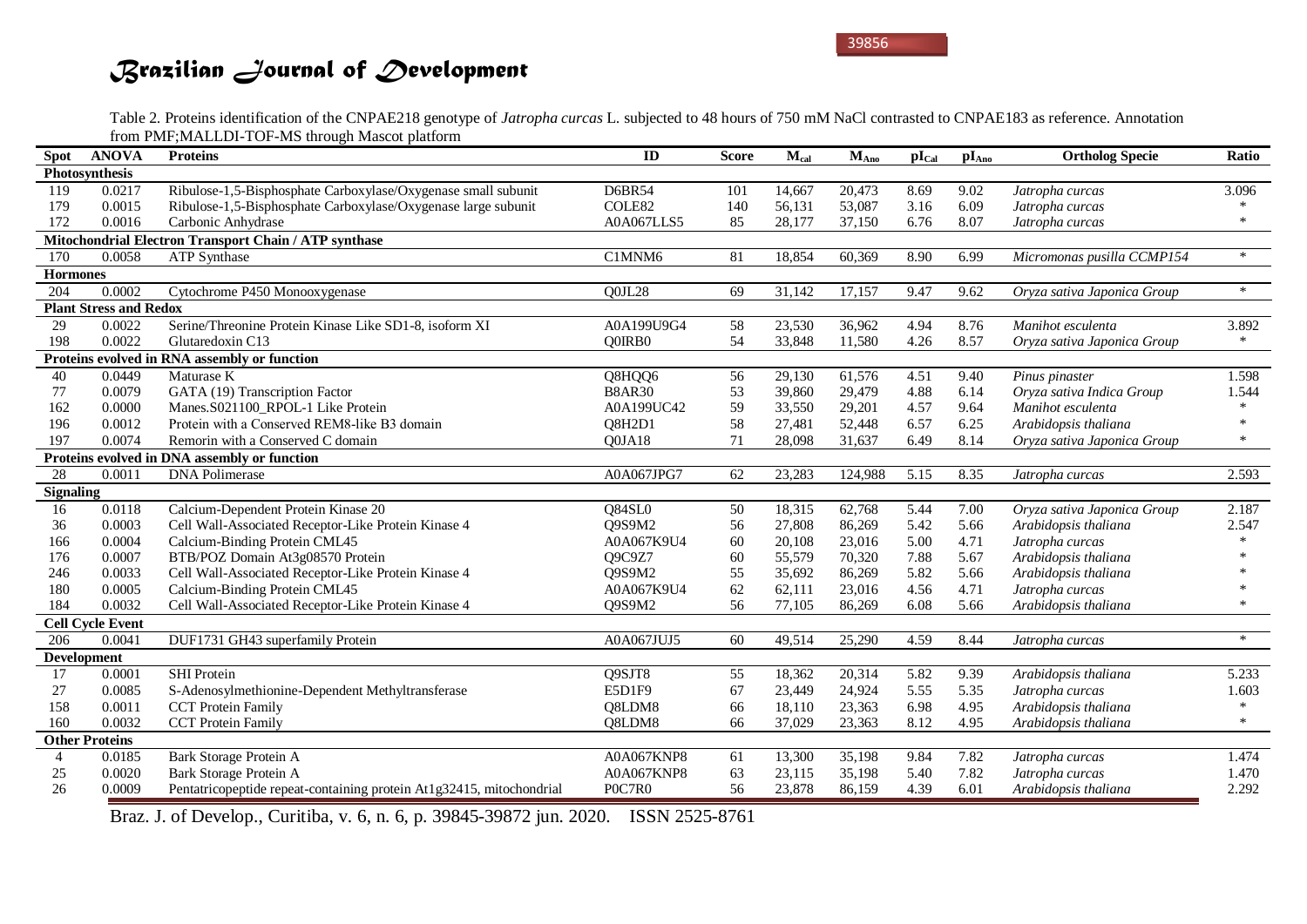| 54             | 0.0030 | $Ribosomal - RNA N-glycosidase$                               | D0PWG0        | 70                       | 33,249 | 32,940                   | 5.59 | 8.54                     | Jatropha curcas             | 5.676  |
|----------------|--------|---------------------------------------------------------------|---------------|--------------------------|--------|--------------------------|------|--------------------------|-----------------------------|--------|
| 55             | 0.0173 | ULP1 - Ubiquitin-like-specific protease 1                     | O5JMY1        | 67                       | 33,511 | 28,368                   | 5.42 | 9.62                     | Oryza sativa Japonica Group | 4.358  |
| 56             | 0.0246 | dCTP pyrophosphatase 1 Similar to OSIGBa0111I14.3 Protein     | <b>O01L63</b> | 66                       | 33,093 | 18,852                   | 5.19 | 5.29                     | Oryza sativa Indica Group   | 1.967  |
| 161            | 0.0009 | 2C 67 Protein Phosphatase                                     | O0J2R1        | 51                       | 34,610 | 39,822                   | 6.10 | 6.37                     | Oryza sativa Japonica Group | $\ast$ |
| 164            | 0.0123 | UBX (10) Domain Protein                                       | A0A067K7O0    | 66                       | 19,798 | 41,957                   | 5.51 | 8.58                     | Jatropha curcas             |        |
| 165            | 0.0034 | Chloroplast 50 S Ribosomal L16 Protein                        | P08528        | 56                       | 32,946 | 15,635                   | 5.28 | 11.56                    | Zea mays                    |        |
| 159            | 0.0246 | Ribosomal – RNA $N$ -glycosidase                              | D0PWG0        | 66                       | 32,589 | 32,940                   | 6.10 | 8.54                     | Jatropha curcas             |        |
| 167            | 0.0030 | Cytidine/Guanosine-2'-O)-Methyltransferase tRNA               | A0A067JWU0    | 71                       | 18,557 | 35,215                   | 4.90 | 6.02                     | Jatropha curcas             |        |
| 168            | 0.0021 | Receptors like Calcium/Calmodulin-Dependent Protein Kinase II | O8VZJ9        | 57                       | 16,324 | 46,374                   | 6.82 | 9.26                     | Arabidopsis thaliana        |        |
| 171            | 0.0000 | RNF170 RING-HC Domain Protein                                 | A0A067KTH4    | 58                       | 24,690 | 28,318                   | 3.22 | 8.80                     | Jatropha curcas             |        |
| 173            | 0.0010 | Plant Storage Protein, like 2                                 | A0A067KXO9    | 83                       | 30,830 | 32,465                   | 9.63 | 7.88                     | Jatropha curcas             |        |
| 175            | 0.0000 | Protein without Conserved Domain                              | A0A067L4W9    | 59                       | 36,439 | 45,564                   | 4.86 | 4.72                     | Jatropha curcas             |        |
| 187            | 0.0000 | Replication Factor C / DNA Polymerase III Gamma-Tau Subunit   | <b>B9S6E2</b> | 61                       | 20,242 | 88,976                   | 7.21 | 9.63                     | Ricinus communis            |        |
| 205            | 0.0067 | Hypothetical Protein JCGZ 06028                               | A0A067JK77    | 61                       | 39,174 | 22,787                   | 5.29 | 5.69                     | Jatropha curcas             | $\ast$ |
| <b>Unknown</b> |        |                                                               |               |                          |        |                          |      |                          |                             |        |
|                | 0.0302 | No match                                                      |               | $\overline{\phantom{a}}$ | 23,885 | $\overline{\phantom{a}}$ | 4.61 | $ \,$                    | Jatropha curcas             | 2.663  |
|                | 0.0003 | No match                                                      |               | $\overline{\phantom{0}}$ | 13,508 | $\overline{\phantom{a}}$ | 3.26 | $\overline{\phantom{a}}$ | Jatropha curcas             | 7.930  |
| 9              | 0.0019 | No match                                                      |               | $\sim$                   | 16,393 | $\sim$                   | 9.77 | $ \,$                    | Jatropha curcas             | 6.736  |
| 45             | 0.0451 | No match                                                      |               | $\overline{\phantom{a}}$ | 29,870 | $\overline{\phantom{a}}$ | 5.75 | $\overline{\phantom{a}}$ | Jatropha curcas             | 1.565  |
| 67             | 0.0027 | No match                                                      |               | $\sim$                   | 37,537 | $\sim$                   | 5.86 | $\overline{\phantom{a}}$ | Jatropha curcas             | 2.043  |
| 69             | 0.0230 | No match                                                      |               | $\overline{\phantom{a}}$ | 37.454 | $\overline{\phantom{a}}$ | 5.71 | $ \,$                    | Jatropha curcas             | 1.645  |
| 132            | 0.0131 | No match                                                      |               | $\overline{\phantom{a}}$ | 19,750 | $\sim$                   | 8.88 | $\overline{\phantom{a}}$ | Jatropha curcas             | 2.831  |
| 150            | 0.0155 | No match                                                      |               | $\overline{\phantom{a}}$ | 36,537 | $\sim$                   | 5.27 | $ \,$                    | Jatropha curcas             | 1.695  |
| 163            | 0.0441 | No match                                                      |               | $\overline{\phantom{a}}$ | 60,341 | $\sim$                   | 4.83 | $\overline{\phantom{a}}$ | Jatropha curcas             |        |
| 169            | 0.003  | No match                                                      |               | $\overline{\phantom{a}}$ | 17,770 | $\overline{\phantom{a}}$ | 6.40 |                          | Jatropha curcas             |        |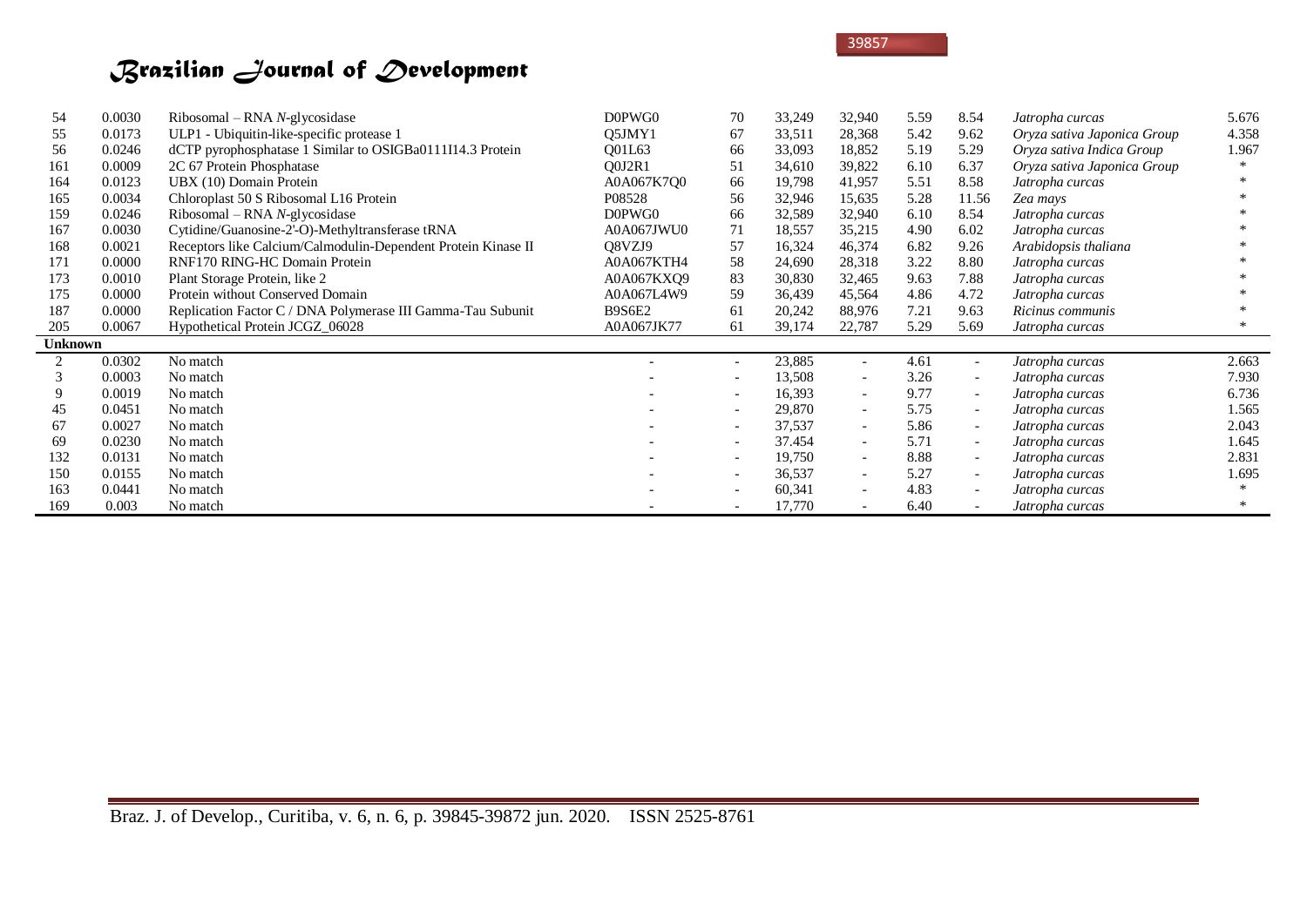Using gene ontology analyzes, it was possible to group the identified proteins into different categories related to biological processes (Fig. 2). Thus, PADs were grouped into 4 categories: primary and secondary metabolism, nucleus function & proteins and others. Proteins evolved in photosynthesis, electron transport rate / ATP synthesis, protein metabolism, redox, signaling, stress response, DNA and RNA assembly of function, cell cycle event, as well as development are common to both genotypes (Fig. 2). Protein related to the miscellaneaous has been identified only in sensitive-like *J. curcas* genotype. On the other hand, processes involved with glycolysis, amino acid metabolism, carbon metabolism and protein translocation were exclusively identified in tolerant-like *J. curcas* genotype (Fig. 2).

Through enrichment analysis, the most accumulated proteins in tolerant-like *J. curcas* genotype were significantly enriched in ribonucleotide, ADP metabolic process, carbohydrate and pyruvate building blocks, as well as processes involved with ATP biosynthesis and metal family ion response (Table 3).

### **4 DISCUSSION**

## 4.1 PHOTOSYNTHETIC METABOLISM

Generally, photosynthesis is the physiological processes most affected and sensitive to stressful environmental conditions, such as high saline concentration and water deficit. As expected, it was observed that both genotypes accumulated proteins involved with the photosynthetic process. Thus, the tolerant-like genotype had 19 most accumulated spots, including three copies of the RuBisCO small subunit (spots 6, 216 and 291; Table 1), four copies of the RuBisCO major subunit (spots 100, 143, 144 and 227, Table 1) and two RuBisCO activase (spots 84 and 86, Table 1). The latter is a key enzyme of photosynthetic regulation, acting on the activation and maintenance of RuBisCO catalytic activity [29], and may also act as chaperone during stress situations, ensuring some chloroplast functions [30]. The role in maintaining the correct structure of the RuBisCO complex is particularly important under stressful conditions [31], and may be related to the tolerant phenotype observed in the CNPAE183 genotype. In this context, the higher accumulation of photosynthesis proteins is associated with basal photosynthetic rate, even under deleterious conditions [30], a fact that may be fundamental for recovery after salt stress alleviation. In addition, the tolerant-like *J. curcas* genotype showed higher accumulation of proteins involved photosystem II assembly / stability factor, like HCF136 (spot 146, Table 1), and proteins involved in the photosynthetic oxygen-evolving complex, (spot 60, Table 1). The latter plays an important role in maintaining PSII activity [32]. Thus, the higher accumulation of these key proteins in the energy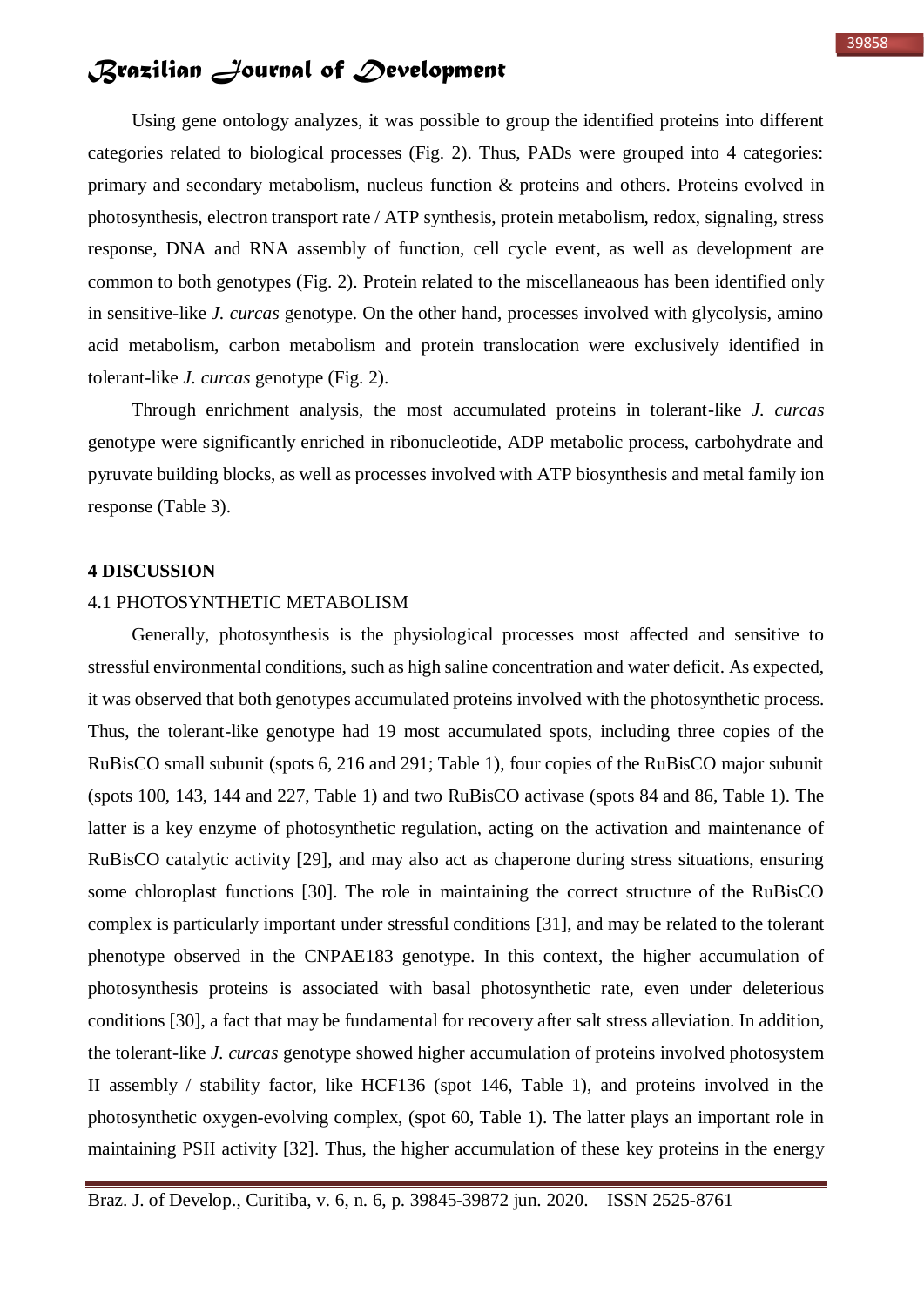production and integrity of the photosynthetic apparatus seems to contribute to a higher photosynthetic efficiency in the most tolerant genotype under saline conditions.

Through enrichment analysis, the most accumulated proteins in tolerant-like *J. curcas* genotype were significantly enriched in ribonucleotide, ADP metabolic process, carbohydrate and pyruvate building blocks, as well as processes involved with ATP biosynthesis and metal family ion response (Table 3).

Figure 2. Gene ontology of the proteins differentially accumulated in leaves of two different genotypes (CNPAE183, and CNPAE218) of *Jatropha curcas* subjected to 48 hours of 750 mM NaCl.



Table 3. Biological processes significantly enriched in *J. curcas* genotype CNPAE183 compared to model species *Arabidopsis thaliana.*

| <b>CNPAE183</b>                                 |                          |                     |  |  |  |  |  |  |
|-------------------------------------------------|--------------------------|---------------------|--|--|--|--|--|--|
| <b>Biologic Process</b>                         | Number of genes involved | <i>p</i> -value_FDR |  |  |  |  |  |  |
| Ribonucleotide Metabolic Process                |                          | $9.30 E - 06$       |  |  |  |  |  |  |
| <b>ADP</b> Metabolic Process                    |                          | $1.26E - 05$        |  |  |  |  |  |  |
| Metalloproteis Process                          |                          | 2.53 E-05           |  |  |  |  |  |  |
| Carbohydrates Metabolic Pathway                 |                          | 6.41 E-05           |  |  |  |  |  |  |
| ATP Synthase coupled to electron transport rate |                          | 1.98 E-04           |  |  |  |  |  |  |
| Pyruvate Metabolic Pathway                      |                          | 1.98 E-04           |  |  |  |  |  |  |

In the sensitive-like *J. curcas* genotype, only two RuBisCO were identified and categorized in biological process, one large subunit (spot 179, Table 2) and one small subunit (spot 119, Table 2), plus one carbonic anhydrase (CA, spot 172, Table 2). The lastly is an enzyme that reversibly catalyzes  $CO<sub>2</sub>$  into carbonic acid (HCO<sub>3</sub>). The response of CA activity varies according to the genotype, duration and intensity of the stressful condition [33]. The higher accumulation of this enzyme in the sensitive-like *J. curcas* genotype, allows us to infer that this genotype needs to increase the  $[CO_2]$  near the RuBisCO carboxylation sites to obtain a similar result to tolerant-like *J*.

Braz. J. of Develop., Curitiba, v. 6, n. 6, p. 39845-39872 jun. 2020. ISSN 2525-8761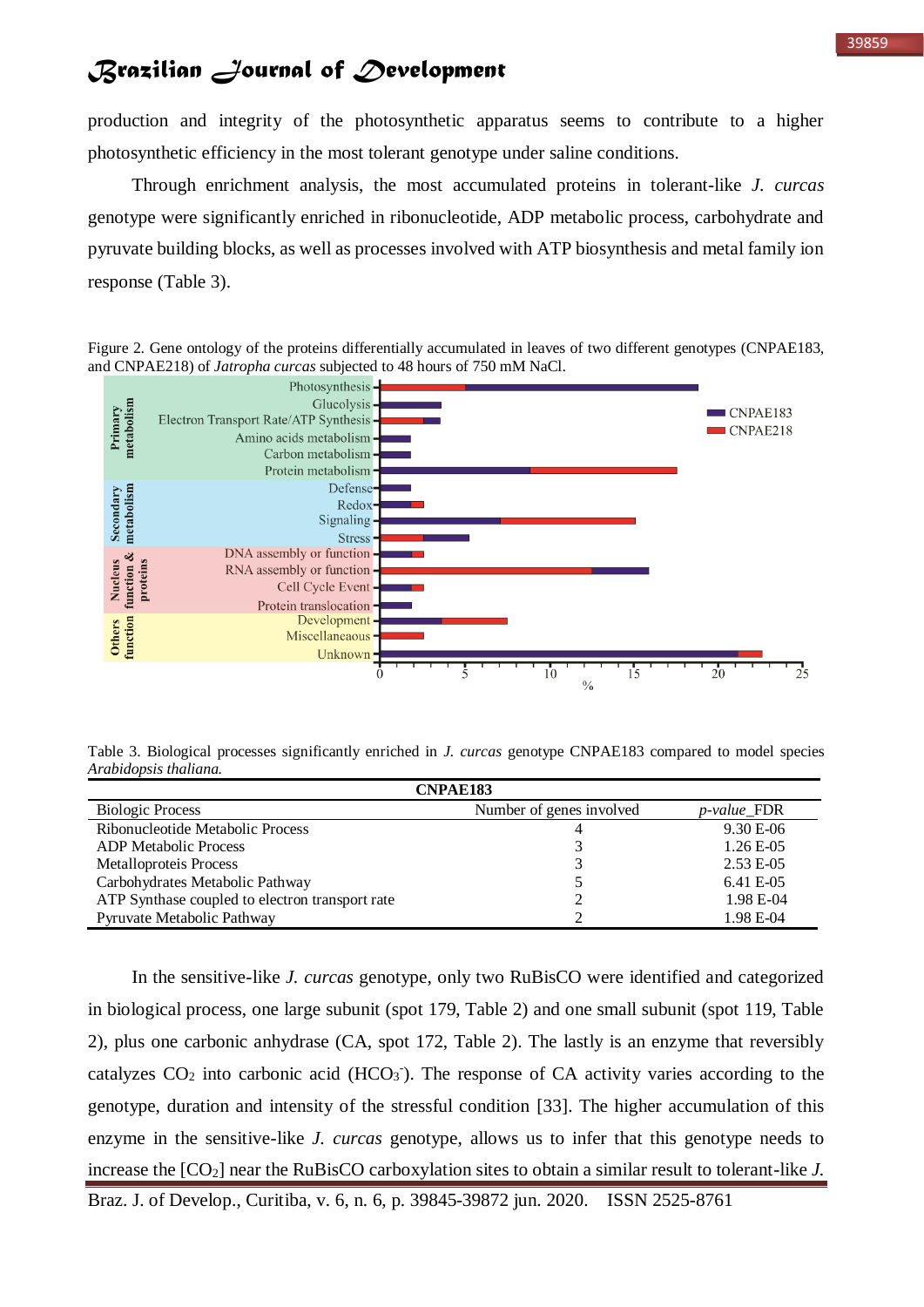*curcas* genotype and this higher investment may be due to the lower carboxylative efficiency of RuBisCO in this genotype and lesser net photosynthesis when compared to tolerant-like *J. curcas* genotype [10]. Some scholars [34-36] have reported an increase in RuBisCO activity in salinity tolerant species/cultivars. This is supported by reports [37-39], which demonstrated that the oxygenase activity of RuBisCO (which carries out the first step of the photorespiratory pathway) gets significantly enhanced under conditions of salinity stress. In fine-tune with these scholars, Mansour, Fattoum [40] describes that independently on salinity dose, there was a decrease in RuBisCO activity in sensitive-like Rabiaa wheat-cultivar while there was an increase in RuBisCO activity in tolerant-like Karim wheat-cultivar. Gao, Cui [41] describes a down-regulation of RuBisCO activase indicated that decrease in RuBisCO activation of salt-stressed alfalfa seedlings, which results in inhibition of photosynthesis and overall growth. Similar conclusions were obtained by He, Yu [42] that describes a decrease of RuBisCO content or activity has been shown to cause low carboxylation efficiency in salt-sensitive. Wang, Cong [43] describes that after 3-hours of salt stress, the downregulated metabolic pathways in *Dunaliella salina* included not only those of primary, but also secondary metabolism. The majority of DAPs related to pivotal pathways, such as porphyrin and chlorophyll metabolism, and one carbon pool related to folate pathways, were downregulated after 24 h salt exposure. These findings indicate that salt stress fundamentally inhibited normal carbohydrate and energy metabolism in *D. salina* during the early stages of response. Both FTSY (a signal recognition particle docking protein) and rbcL (a Rubisco large subunit protein) were arrested in *D. salina* upon salt stress. This contradicts another study which showed upregulation of FTSY and rbcL and a strengthened glycolysis pathway, which could result in more energy for the generation of ATP and NADPH to resist salt stress [44].

Related to photosynthetic mechanism, the chloroplast ATP synthase are still involved, including the beta (spot 112 and 118, Table 1) and alpha (spot 115 and 209, Table 1) subunits, more accumulated in the tolerant-like *J. curcas* genotype. Salt stress may affect the photosynthetic process, altering the production capacity of ATP and NADPH [45]. It has been demonstrated that RuBisCO might show structural modifications, this could be the results of photodegradation, fragmentation and denaturation, active site modifications and solubility of membrane proteins [46]. Down-regulation in these enzymes suggest noticeable inhibition of photosynthetic dark reaction in *Anabaena* species and their inability to generate ATP, which is used for maintaining metabolic processes under stressful condition. Furthermore, inhibition in the activity of Kreb's cycle enzymes in all three studies *Anabaena* species not only lesser generation of ATP and NADPH but also reduce the production of many other metabolic precursors of different metabolic pathways [45]. While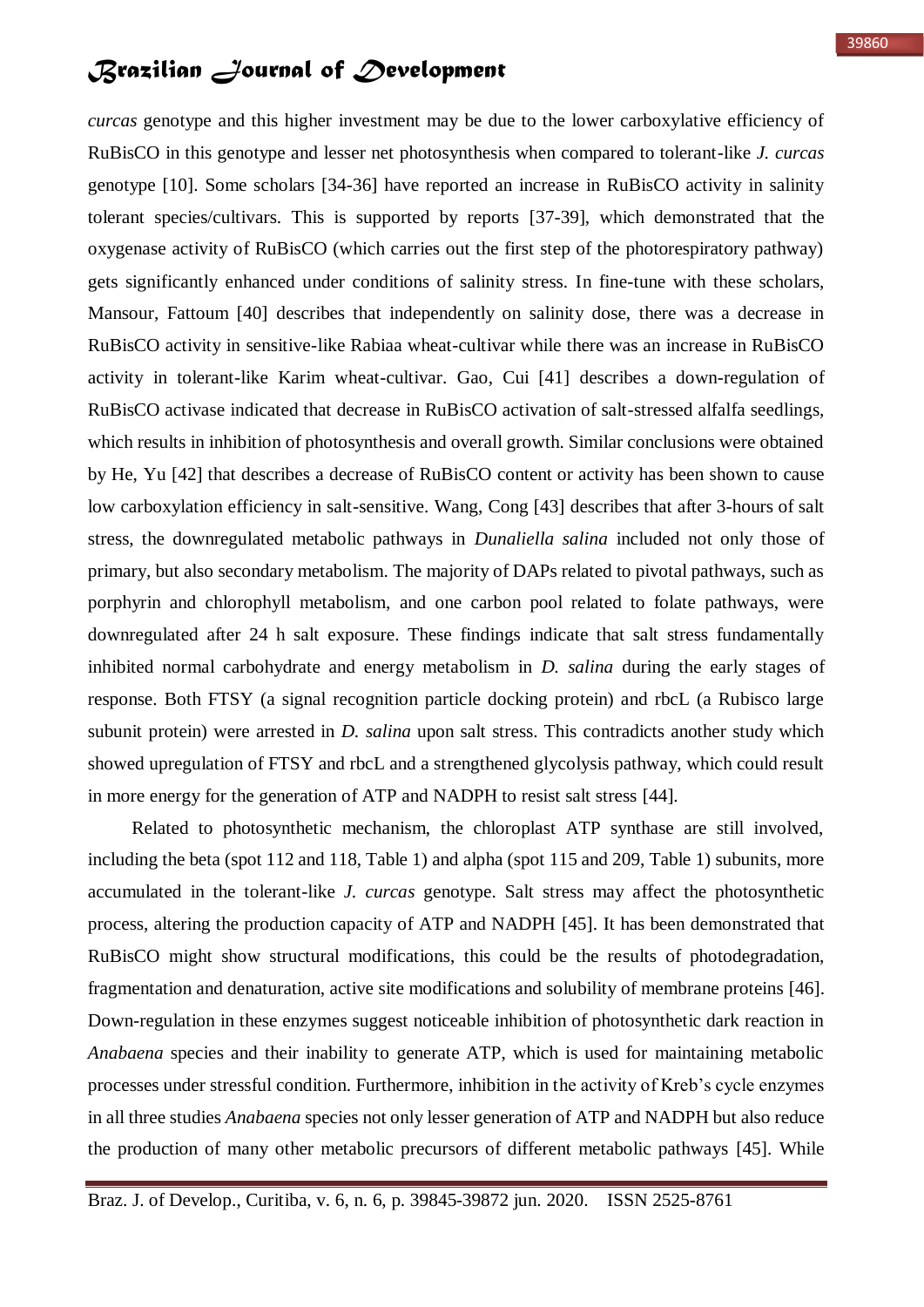reviewing the role of antioxidant potential in stress tolerance, Kaya, Ashraf [47] suggested that, under stress conditions, imbalance between generation of ATP and NADPH through the photosynthetic electron transport chain and their consumption in fixation of  $CO<sub>2</sub>$  in sugar causes the generation of ROS via the water-water cycle. Moreover, plants with better antioxidant potential are more tolerant to stress. However, enhancement in the amount and activities of antioxidant enzymes is energetically costly. In this sense, the higher physiological efficiency observed in tolerant-like *J. curcas* genoptype, under saline stress, may be related to the higher accumulation of ATP synthase, indicating that the light reactions of photosynthesis in this genotype was less damaged through salinity. Higher translation of ATP synthase also was related to salt stress adaptation in *Paulownia fortunei* [48], *Dunaliella salina* [43], *Oryza sativa* [49], meeting energy demand during periods of recovery and plant development. The importance of ATP synthase in the most tolerant genotype in salt stressed plants is corroborated by the enrichment analysis of gene ontology terms, based on which significant variation was observed in two biological processes related to energy metabolism: ATP synthesis coupled to proton transport, ADP metabolic process ( $p \le 1.98E-04$  and 1.26E-05, respectively). In addition, higher concentration of such proteins may also indicate less membrane degradation of the thylakoid, maintaining partial energy production, as well as adjustment of the pH of the thylakoid lumen. In acidic pH, there is a higher occurrence of protein aggregation and degradation [50], a fact that can be more efficiently mitigated in the tolerant-like *J. curcas* genotype.

### 4.2 GLYCOLYSIS

The carbohydrate metabolism is one of the major energy supply pathways. Salt-stressed plants generally have reduced translation of enzymes related to this carbohydrate metabolism [43, 51]. This contradicts our results; however, some studied gene expression have shown greater induction of genes related to pyruvate metabolism pathways, such as pyruvate kinase (PQ), in *Oryza sativa* [52] and *Saccharum* spp. [53] submitted to abiotic stresses, seemly as observed in this study in the tolerant-like *J. curcas* genotype (spot 282, Table 1). Pyruvate kinase is another enzyme evolved in the regulation of glycolysis, irreversibly catalyzing pyruvate formation, ensuring building blocks for the tricarboxylic acid (TCA) cycle, and consequently for electron transport chain and metabolite generation. Supporting the idea of the importance of these metabolisms in salt-stressed tolerant-like *J. curcas* genotype, significant enrichment was recorded for metabolic processes of pyruvate and carbohydrate derivatives ( $p < 1.98E-04$  and 6.41E-05, respectively). Thus, the greater accumulation of glycolytic enzymes suggests that the tolerant-like *J. curcas* genotype is able of dealing with the stressful condition by increasing proteins associated with energy metabolism, without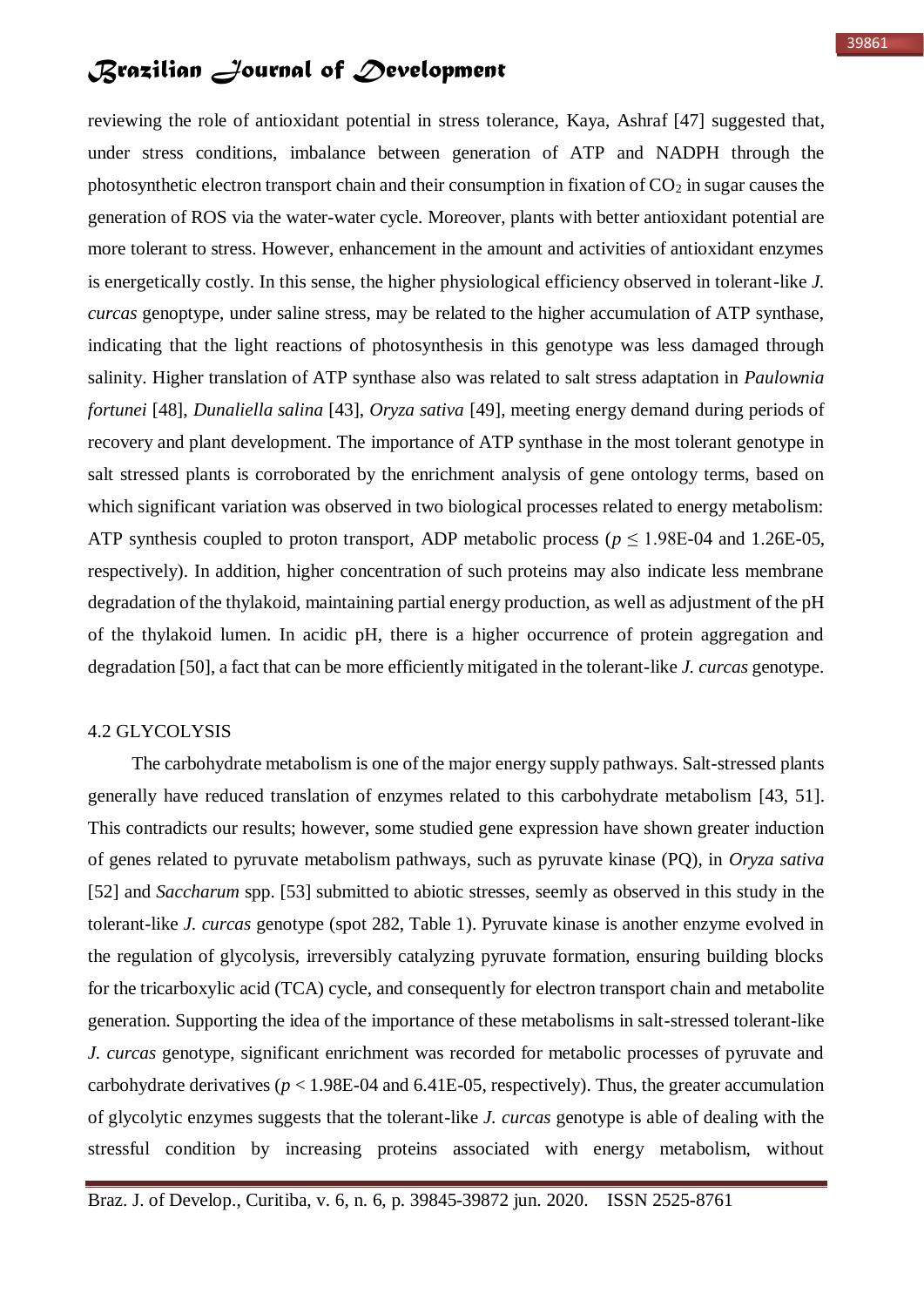compromising the glycolytic pathway [54-56] and ensuring energy for metabolic reactions as well as carbon precursors for the formation of important metabolic compounds.

#### 4.3 STRESS SIGNALING

Some genes are induced by saline stress, which encode and accumulate functional proteins that act on different metabolic pathways in response to stress signaling, as well as control and repair of cell damage [57]. In the present study, two different proteins evolved with stress signaling: ubiquitin transferase protein (UQE3) (RING-type E3; spot 236, Table 1) in tolerant-like *J. curcas* genotype and serine/threonine protein kinase SD1-8 isoform X1 in sensitive-like *J. curcas* genotype, involved in signaling in response to salinity. As observed in tolerant-like *J. curcas* genotype, a previous study reports that *A. thaliana* also presented higher expression of UQE3, by high saline concentration [58, 59]. According to these authors, the highest expression of this protein class is closely related to the ABA-mediated signaling pathway and is mainly involved in the protein degradation mechanism. Class E3 ligase enzymes transfer the polyubiquitin chain to the degradation target protein, which is subsequently recycled by the 26S proteasome. Hildebrandt, Nunes-Nesi [55] described that in salt-stressed leaves, proteins are degraded, and the complete oxidation of their amino acids produces the energy required to fuel the particular needs of certain organs. As in our study, the strong negative correlation between protein degradation and amino acids metabolism permit us to infer that protein degradation leads to amino acid synthesis representing building blocks for several other biosynthesis pathways and play pivotal roles during signaling processes as well as in plant stress response as previously reported by others [55, 60, 61].

In this study, we also reported a higher accumulation of two defensin-like proteins (spots 80, 94, Table 1) and one TMV resistance protein N (PNRTMV) (spot 145, Table 1) in tolerant-like *J. curcas* genotype. It is consensus that these proteins are mainly associated with biotic stress, considering that defensins are polypeptides with antimicrobial activity [62]. Other studies have reported the performance of these proteins under abiotic stress, such as water deficit and salinity [63, 64]. Kaya, Higgs [65], evaluating the expression of the *Capsicum annum* defensins in pepper leaves, reported greater tolerance to saline condition in plants that showed higher expression of defensin genes, demonstrating that this class of proteins plays numerous roles in plant defense, which promote greater adaptation of plants to adverse environmental conditions. Moreover, the higher translation of defensins-like system proteins in plants subjected to abiotic stresses may be related to the existence of cross signaling pathways, being common to both biotic and abiotic stresses [66].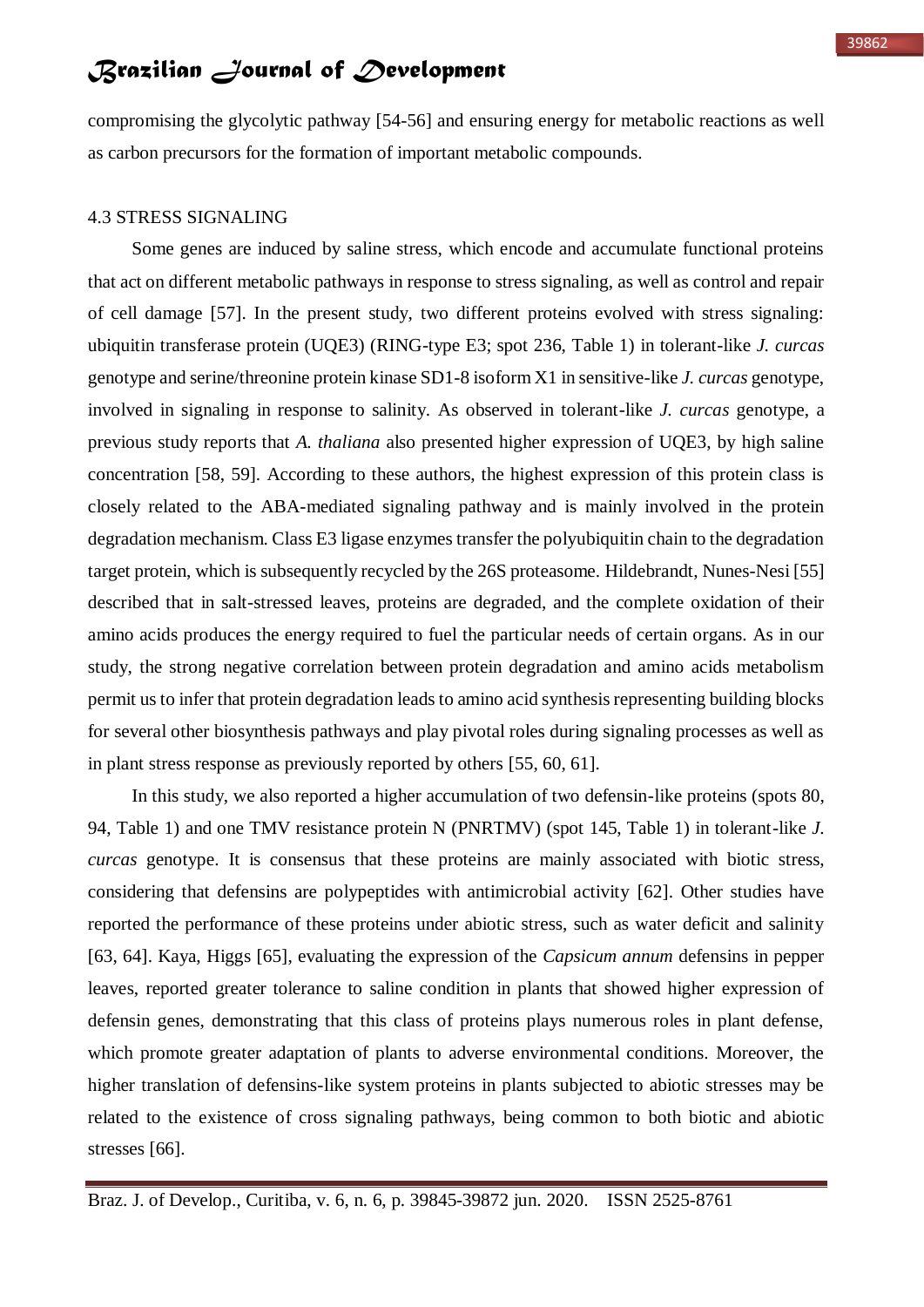### 4.4 REDOX METABOLISM

Saline and water stress are closely related to oxidative stress, causing the production of reactive oxygen species (ROS) such as superoxide radicals  $(O_2)$ , hydrogen peroxide (H<sub>2</sub>O<sub>2</sub>) and hydroxyl radicals (OH') whose may compromise cellular redox balance, resulting in oxidative damage and cell disruption [67]. In this sense, the production of antioxidant systems to combat these ROS is activated in the stressful condition in order to minimize the damage. The antioxidant system involved in this process includes the glutarredoxin system (Grx) and CAT. Through the result of this work it was possible to observe that the different genotypes presented different response pathways in redox metabolism. While sensitive-like *J. curcas* genotype showed exclusive accumulation of Grx (spot 198, Table 2), the tolerant-like *J. curcas* genotype accumulated CAT (spot 231, Table 1), both enzymes act on dismutation of  $H_2O_2$ . CAT is an enzyme present in peroxisomes, acting on dismutation of  $H_2O_2$  formed in these organelles, mainly as a result of alternative energy pathways such as photorespiration. Winter and Holtum [68] presented that *J. curcas* have CAM-like photosynthesis, but these authors show that C3 photosynthesis is the principal pathway of carbon fixation in *J. curcas*, corroborating the previous study of Fan, Li [69]. Unlike CAT, Grxs are proteins that are part of the glutathione cycle, which is a NADPH-dependent pathway [70]. Thus, decreased NADPH production under stress may compromise this antioxidant pathway, suggesting that the sensitive-like *J. curcas* genotype presents greater activation of a less efficient pathway in eliminating ROS when compared to CAT activity found in tolerant-like *J. curcas* genotype.

#### 4.5 SIGNALING

Signaling to salt stress is related to the transduction of cellular signals, including ionic, osmotic, detoxification and coordination of cell cycle and expansion [2].  $Ca^{2+}$ -dependent signaling network is an ionic pathway which may be induced by salt stress, and is closely related to cellular modulation of Na<sup>+</sup>/K<sup>+</sup> ratio [71], as well as changes in intracellular [ $Ca^{+2}$ ], triggered by increased ABA concentration, playing an pivotal role in signaling pathways against pathogens, disease and stress responses [72]. This signaling pathway was activated in both *J. curcas* genotypes, in which calcium-binding proteins (CML45) were identified (spot 245, Table 1 and spot 166 and 180, Table 2). In fine tune of these, the sensitive-like *J. curcas* genotype presented higher accumulation of calcium dependent kinase (CDPK) 20 (spot 16, Table 2). In accord of Li, Wang [72], CDPK genes respond to high concentrations of ROS such as  $H_2O_2$ . This response, together with the higher accumulation of CDPK in sensitive-like *J. curcas* genotype, may corroborate the hypothesis that the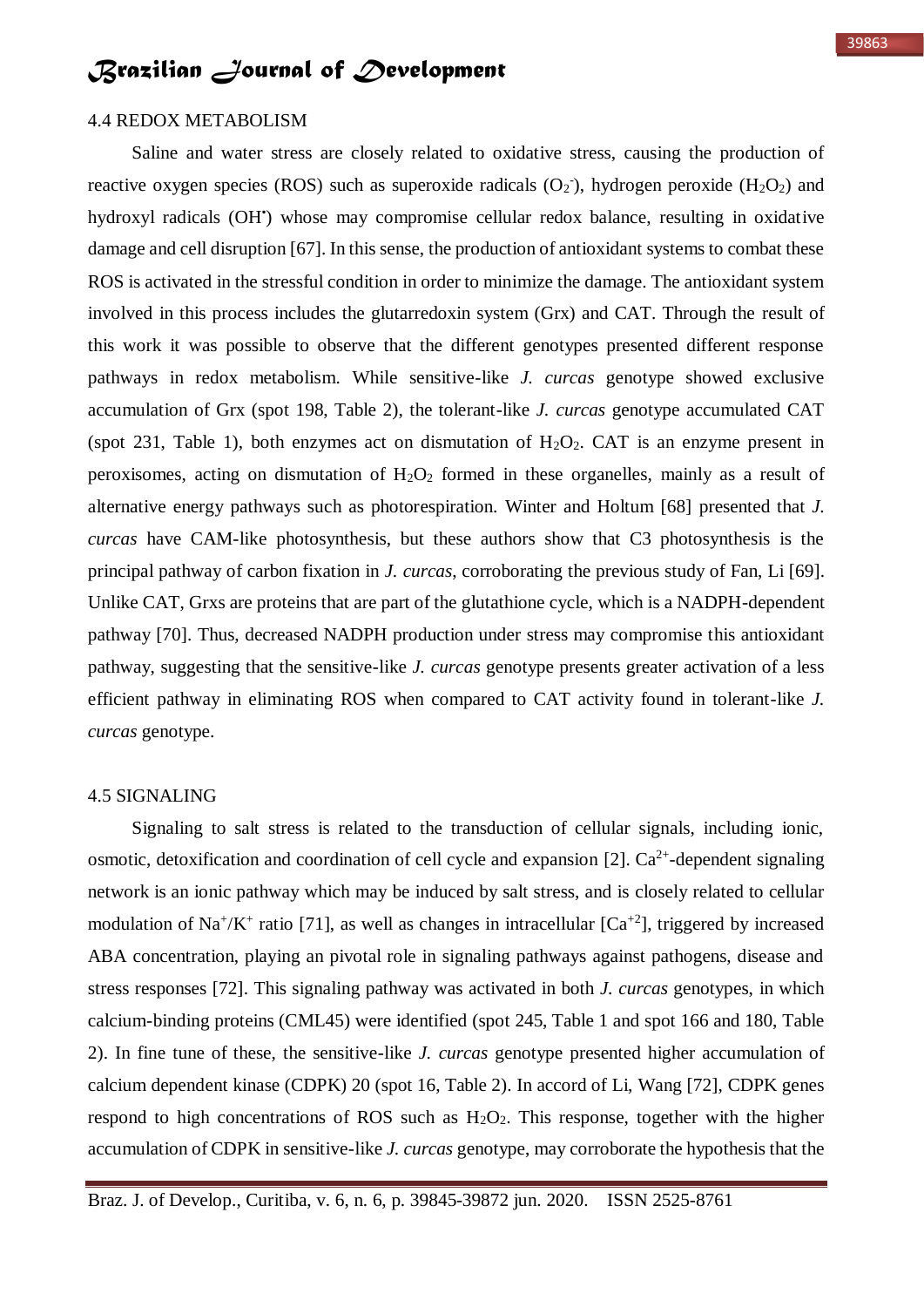tolerant-like *J. curcas* genotype presented higher accumulation of intracellular ROS due to saline stress, a concentration more efficiently controlled by the action of antioxidant enzymes such CAT. Both genotypes also presented type 4 cell wall-associated kinase receptors (spot 246 and 271, Table 1 and spot 36 and 184, Table 2), which are related to the first line of stress factor "sensors" located in the apoplast [73]. Its role in signaling against abiotic stress is not yet fully understood; however, in *A. thaliana* some cell-membrane-receptors may undergo a conformational change initiating signaling cascades through autophosphorylations when exposed to salt stress [74]. Changes in cell wall and membrane conformation are common events in cells under osmotic shock, and may be related to the perception of this type of stimulus, corroborating the experimental conditions of this study.

#### 4.6 PROTEIN TRANSLOCATION

Regarding to protein translocation, the tolerant-like *J. curcas* genotype shows larger accumulation of import translocase protein, located in the mitochondrial inner membrane, TIM50 subunit (spot 238, Table 1). This subunit is part of a protein complex (TIM17:23), which is primarily responsible for translocation of most of the mitochondrial proteome [75].

Evidence indicates that these outer membrane (TOM) and inner membrane (TIM) proteins are also involved in other functions, such as maintaining mitochondrial morphology, regulation of fission and fusion of the organelle and recruitment of antiapoptotic and autophagy proteins [75]. In this sense, the efficiency in intracellular transport is an important factor in maintaining cellular structure and ensuring homeostasis under oxidative stress. Thus, the greater accumulation of these mitochondrial pathways in tolerant-like *J. curcas* genotype may indicate related metabolic efficiency, mainly regarding the transport of substrate for cellular respiration, presenting greater stabilization and integrity of mitochondria, contributing to homeostasis and cell cycle event. Higher protein-related gene expression from the mitochondrial import system following exposure to biotic and abiotic stress conditions has also been reported in tolerant *A. thaliana* plants [76]. Such possibility is remarkably important in plants under osmotic stress, since several adjustment routes such as synthesis of osmoregulators, osmoprotectors and amino acids may occur in mitochondria.

#### 4.7 RNA ASSEMBLY OR FUNCTION

Some stress-mediated mechanisms are activated via metabolic pathways and coordinated by multiple signals involving plant hormones, protein kinases, phosphatases, as well as transcription factors [71]. The latter are mainly involved in the ability to alter gene expression, altering the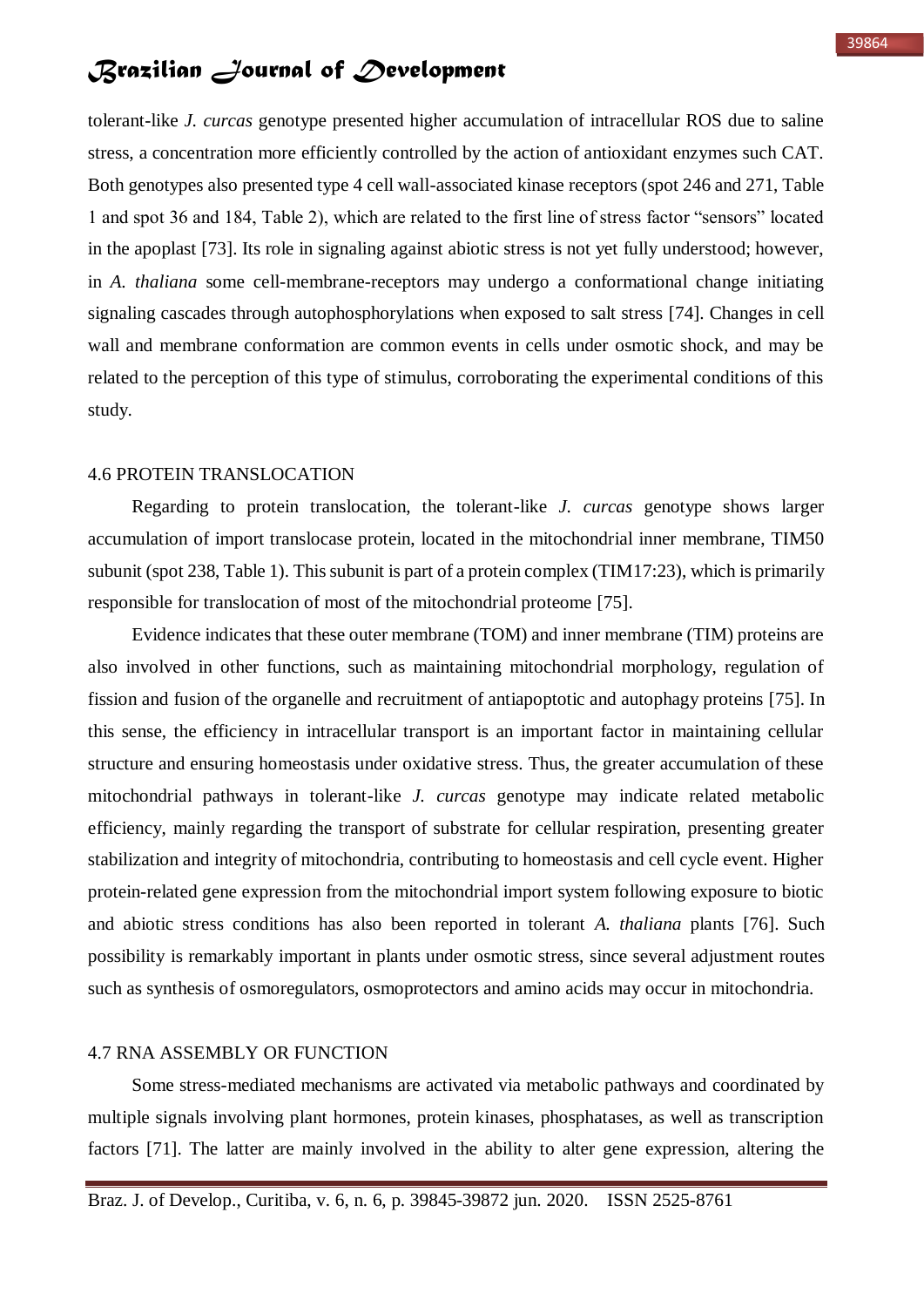physiological status and may confer greater adaptability to environmental conditions [77]. In this sense, both *J. curcas* genotypes presented transcription factors responsive to salinity, but the phenotypic efficiency attributed to the tolerant-like *J. curcas* genotype may be related to the greater number and diversity of transcription factors responsive to ABA, favoring greater regulatory capacity in this genotype, as well as greater perception and adjustment to salt stress. In addition to transcription factors, other proteins were categorized into RNA metabolism and gene expression regulation in both genotypes. Among these, Maturase K (MATK) (spot 107, Table 1 and spot 40, Table 2) is an important plastid protein that is involved in the pre-mRNA splicing process for mature mRNA. The presence of MATK has already been mentioned to be involved in the response to saline condition [78], inducing tolerance for playing a pivotal role in post-transcriptional regulation. Despite the presence of this protein in both *J. curcas* genotypes, it is worth noting that the difference in molecular mass and isoelectric point between the MATKs identified in the genotypes suggests the formation of isoforms or modifications to these proteins, which may have favored the tolerantlike *J. curcas* genotype in the salinity responsibility. These data are corroborated by the significant enrichment found in the proteins involved in ribonucleotide metabolism processes.

### **5 CONCLUSIONS**

The *J. curcas* proteome reveals evidence of major molecular processes regulated by the salinity, which appear to be genotype-dependent. Thus, the differential proteomic analysis data revealed that the tolerant-like *J. curcas* genotype (*i.e.*, CNPAE183) showed proteins of different pathways related to the salinity response, including production of antioxidant enzymes, as well as signaling and stress regulation pathways, especially with ABA-responsive pathway (more details, see Supplementary Figure S1). In addition, the higher physiological efficiency of CNPAE183 is also due to its ability to produce pivotal enzymes from different energy and metabolic pathways, such as photosynthesis and glycolysis, ensuring its development. Among the key step-related proteins associated with increased tolerance of CNPAE183 are ATPase, protein kinase, and calcium signaling pathway-related proteins, whose metabolic role should be better studied. These results help to understand the physiological and molecular responses associated with the greater tolerance of *Jatropha curcas* to salt stress.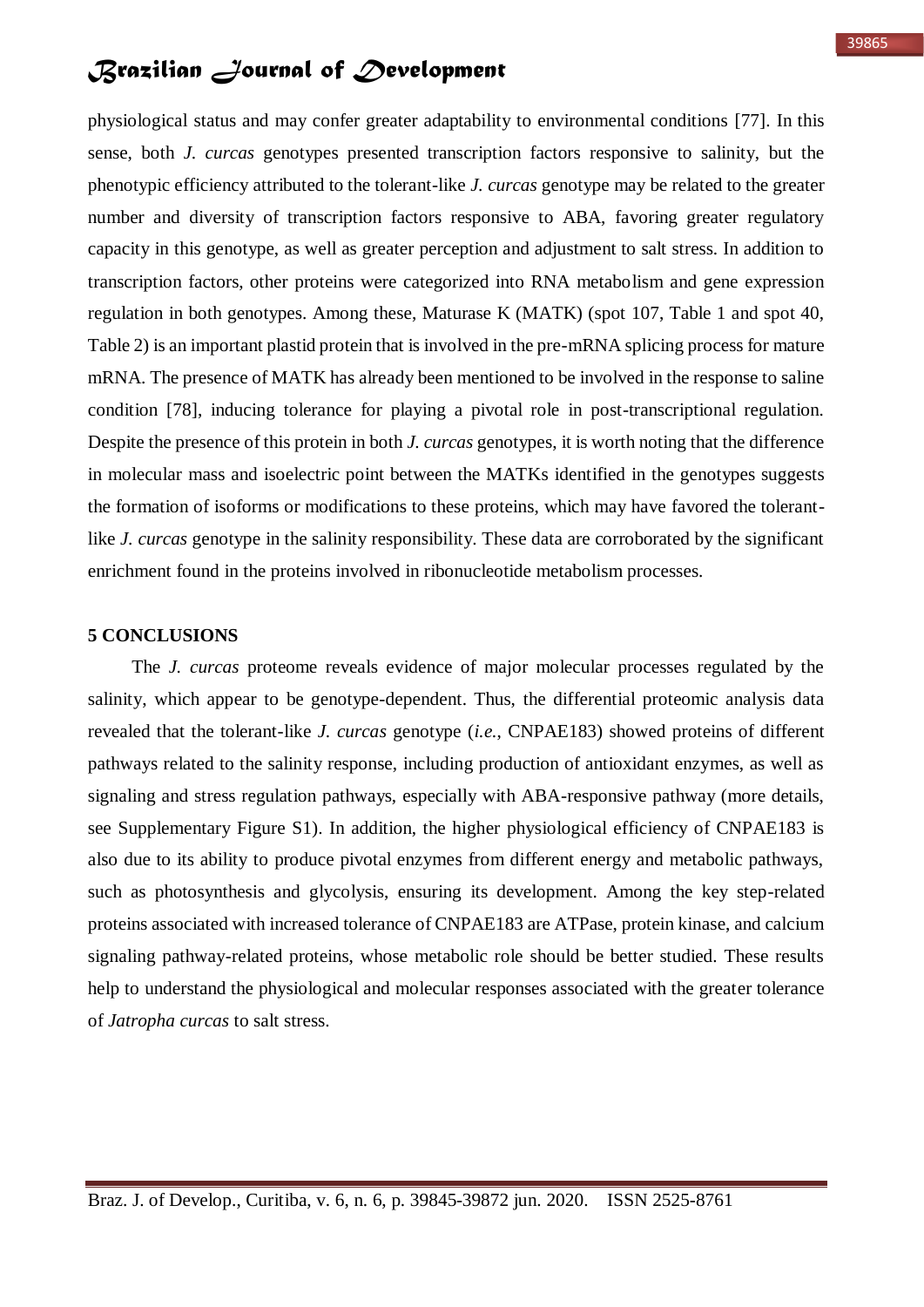### **ACKNOWLEDGMENTS**

The authors would like to thank the National Council for Scientific and Technological Development, CNPq (Grants 404357/2013-0) for financial support of this research. MFP and NCR thanks respectively to CNPq (Grants 163524/2017-3) and Foundation for Science and Technology of Pernambuco (Grants IBPG-0709-2.07/13) for scholarships. The authors thanks to Embrapa Agroenergia (Brasília, DF, Brazil) to donate the *J. curcas* seeds. The authors would also like to anonymous reviewers for their kind revisions of this manuscript.



Supplementary Figure S1. Model proposed for gene modulation pathway in response to NaCl in two different genotypes (CNPAE183, and CNPAE218) of *Jatropha curcas* subjected to 48 hours of 750 mM NaCl. ABA, Abscisic acid. CMLs, Calcium-binding proteins. CDPKs, Calcium-dependent protein kinase. MYB, MYB Transcription factor family. TIFY, TIFY Transcription factor family. RuBisCo, Ribulose 1,5- Bisphosphatase Carboxylase-Oxygenase. OEE, Oxygen-evolving protein. PGK, Phosphoglycerate kinase. HCF136, Photosystem II Assembly / Stability Factor. ATPase, ATP Synthase. PK, Piruvate kinase. MATK, Maturase K. TIM, Translocase of the mitochondrial inner membrane. UBQ, Ubiquitin transferase. CAT, Catalase. Grx, Glutaredoxin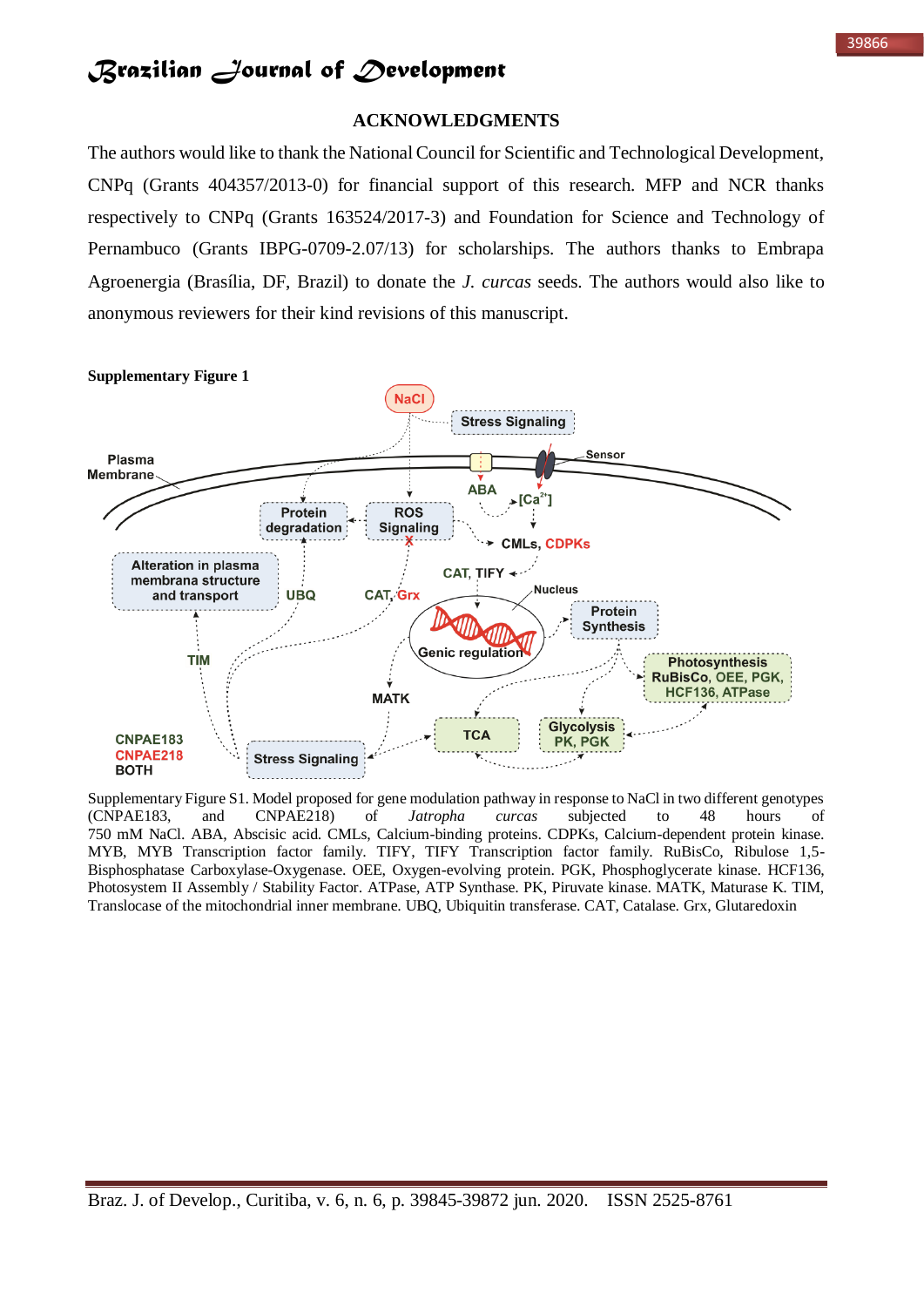### **REFERENCES**

[1] Roy SJ, Negrão S, Tester M. Salt resistant crop plants. Curr Opin Biotechnol. 2014;26(1):115- 24.

[2] Zhu J-K. Salt and drought stress signal transduction in plants. Annu Rev Plant Biol. 2002;53(1):247-73.

[3] Zhang L, Zhang C, Wu P, Chen Y, Li M, Jiang H, et al. Global analysis of gene expression profiles in physic nut (*Jatropha curcas* L.) seedlings exposed to salt stress. Plos One. 2014;9(5):e97878.

[4] Abe H, Yamaguchi-Shinozaki K, Urao T, Iwasaki T, Hosokawa D, Shinozaki K. Role of *Arabidopsis* MYC and MYB homologs in drought- and abscisic acid regulated gene expression. Plant Cell. 1997;9(10):1859-68.

[5] Jonak C, Kiegerl S, Ligterink W, Barker PJ, Huskisson NS, Hirt H. Stress signalling in plants: A mitogen-activated protein kinase pathway is activated by cold and drought. Proc Nat Acad Sci USA. 1996;93(20):11274-9.

[6] Pompelli MF, Barata-Luís RM, Vitorino HS, Gonçalves ER, Rolim EV, Santos MG, et al. Photosynthesis, photoprotection and antioxidant activity of purging nut under drought deficit and recovery. Biomass Bioenerg. 2010;34(8):1207-15.

[7] Sapeta H, Lourenço T, Lorenz S, Grumaz C, Kirstahler P, Barros M, et al. Transcriptomics and physiological analyses reveal co-ordinated alteration of metabolic pathways in *Jatropha curcas*  drought tolerance. J Exp Bot. 2016;67(3):845-60.

[8] Christo LF, Colodetti TV, Amaral JFT, Rodrigues WN, Martins LD, Brinate SVB, et al. Performance of genotypes of physic nut conditioned by water availability. Am-Euras J Agric Environ Sci. 2015;15(8):1486-93.

[9] Alencar NLM, Gadelha CG, Gallão MI, Dolder MAH, Prisco JT, Gomes-Filho E. Ultrastructural and biochemical changes induced by salt stress in *Jatropha curcas* seeds during germination and seedling development. Funct Plant Biol. 2015;42(2):865-74.

[10] Corte-Real N, Miranda PVVC, Endres L, Souza ER, Pompelli MF. Tolerance to salinity in *Jatropha curcas* are genotype-dependent. Braz J Develop. 2019;5(10):22169-99.

[11] Silva-Santos L, Corte-Real N, Dias-Pereira J, Figueiredo RCBQ, Endres L, Pompelli MF. Salinity shock in *Jatropha curcas* leaves is more pronounced during recovery than during stress time. Braz J Develop. 2019;5(8):11359-69.

[12] Lozano-Isla F, Campos MLO, Endres L, Bezzera-Neto E, Pompelli MF. Effects of seed storage time and salt stress on the germination of *Jatropha curcas* L. Ind Crop Prod. 2018;118(1):214-24.

[13] Díaz-López L, Gimeno V, Lidón V, Simón I, Martínez V, García-Sánchez F. The tolerance of *Jatropha curcas* seedlings to NaCl: An ecophysiological analysis. Plant Physiol Bioch. 2012;54(1):34-42.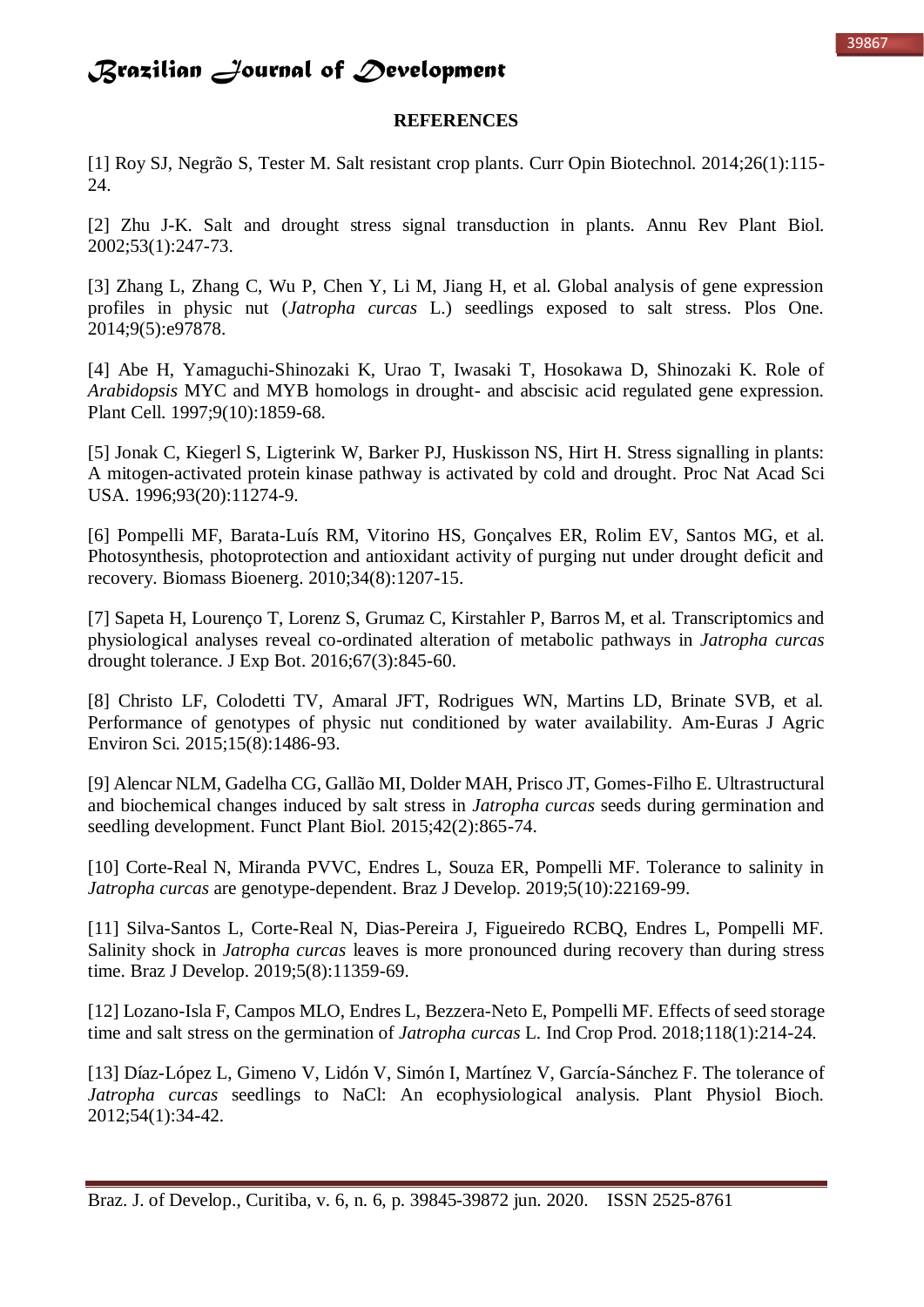[14] Li R, Wang W, Wang W, Li F, Wang Q, Xu Y, et al. Overexpression of a cysteine proteinase inhibitor gene from *Jatropha curcas* confers enhanced tolerance to salinity stress. Electron J Biotech. 2015;18(5):368-75.

[15] Hsie BS, Mendes KR, Antunes WC, Endres L, Campos MLO, Souza FC, et al. *Jatropha curcas*  L. (Euphorbiaceae) modulates stomatal traits in response to leaf-to-air vapor pressure deficit. Biomass Bioenerg. 2015;81(1):273-81.

[16] Pompelli MF, Barata-Luís RM, Vitorino HS, Gonçalves ER, Rolim EV, Santos MG, et al. Photosynthesis, photoprotection and antioxidant activity of purging nut under drought deficit and recovery. Biomass Bioenerg. 2010;34(1):1207-15.

[17] Silva EN, Ribeiro RV, Ferreira-Silva SL, Viegas RA, Silveira JAG. Comparative effects of salinity and water stress on photosynthesis, water relations and growth of *Jatropha curcas* plants. J Arid Environ. 2010;74(10):1130-7.

[18] Silva EN, Silveira JAG, Rodrigues CRF, Viégas RA. Physiological adjustment to salt stress in *Jatropha curcas* is associated with accumulation of salt ions, transport and selectivity of  $K^+$ , osmotic adjustment and K<sup>+</sup>/Na<sup>+</sup> homeostasis. Plant Biol. 2015;17(5):1023-9.

[19] Cerqueira JVA, Silveira JAG, Carvalho FEL, Cunha JR, Lima Neto MC. The regulation of P700 is an important photoprotective mechanism to NaCl‐salinity in *Jatropha curcas*. Physiol Plant. 2019;167(3):404-17.

[20] Achten WMJ, Maes WH, Reubens B, Mathijs E, Singh VP, Verchot L, et al. Biomass production and allocation in *Jatropha curcas* L. seedlings under different levels of drought stress. Biomass Bioenerg. 2010;34(5):667-76.

[21] Maghuly F, Vollmann J, Laimer M. Biotechnology of Euphorbiaceae (*Jatropha curcas*, *Manihot esculenta*, *Ricinus communis*). Appl Plant Genomics Biotechnol. 2015;6(1):87-114.

[22] Alburquerque N, García-Almodóvar RC, Valverde JM, Burgos L, Martínez-Romero D. Characterization of *Jatropha curcas* accessions based in plant growth traits and oil quality. Ind Crops Prod. 2017;109:693-8.

[23] Pandey VC, Singh K, Singh JS, Kumar A, Singh B, Singh RP. *Jatropha curcas*: A potential biofuel plant for sustainable environmental development. Renew Sust Energy Rev. 2012;16(5):2870-83.

[24] Moncaleano-Escandon J, Silva BCF, Silva SRS, Granja JA, Alves MCJL, Pompelli MF. Germination responses of *Jatropha curcas* L. seeds to storage and aging. Ind Crops Prod. 2013;44(1):684-90.

[25] Epstein E. Mineral nutrition of plants: principles and perspectives. New York: John Wiley & Sons; 1972.

[26] Faurobert M, Mihr C, Bertin N, Pawlowski T, Negroni L, Sommerer N, et al. Major proteome variations associated with cherry tomato pericarp development and ripening. Plant Physiol. 2007;143:1327-46.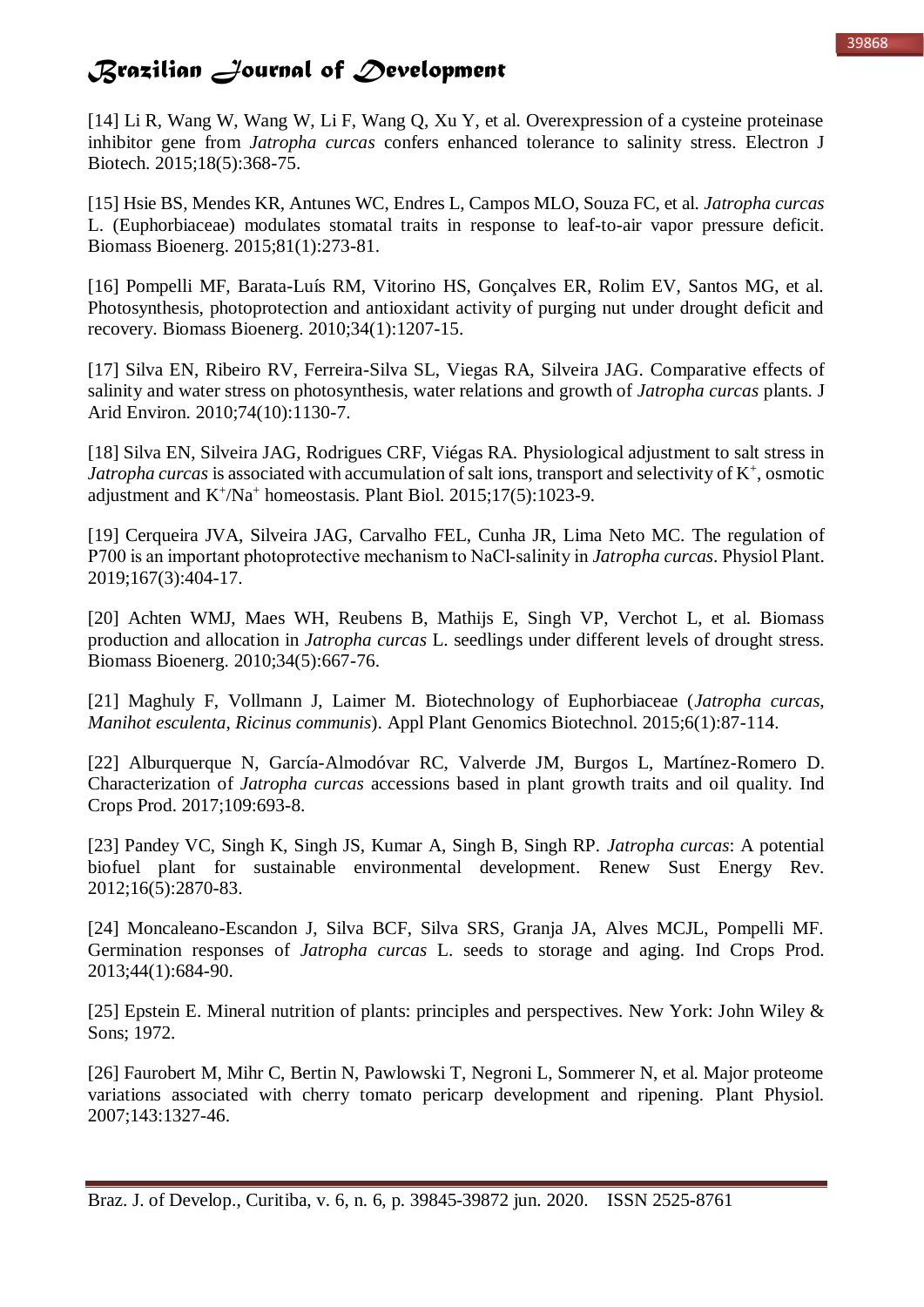[27] Barbosa Neto AG, Pestana-Calsa MC, Morais Jr. MA, Calsa Jr T. Proteome responses to nitrate in bioethanol production contaminant *Dekkera bruxellensis*. J Proteomics. 2014;104:104-11.

[28] Candiano G, Bruschi M, Musante L, Santucci L, Ghiggeri GM, Carnemolla B, et al. Blue silver: a very sensitive colloidal Coomassie G-250 staining for proteome analysis. Electrophoresis. 2004;25(9):1327-33.

[29] Zhu Z, Chen J, Zheng HL. Physiological and proteomic characterization of salt tolerance in a mangrove plant, *Bruguiera gymnorrhiza* (L.) Lam. Tree Physiol. 2012;32(11):1378-88.

[30] Bhat JY, Miličić G, Thieulin-Pardo G, Bracher A, Maxwell A, Ciniawsky S, et al. Mechanism of enzyme repair by the AAA<sup>+</sup> chaperone rubisco activase. Mol Cel. 2017;67(5):744-56.

[31] Chen Y, Wang X-M, Zhou L, He Y, Wang D, Qi Y-H, et al. Rubisco activase is also a multiple responder to abiotic stresses in rice. Plos One. 2015;10(10):e0140934.

[32] Sugihara K, Hanagata N, Dubinsky Z, Baba S, Karube I. Molecular characterization of cDNA encoding oxygen evolving enhancer protein 1 increased by salt treatment in the mangrove *Bruguiera gymnorrhiza*. Plant Cell Physiol. 2000;41(11):1279-85.

[33] Azeem A, Wu Y, Xing D, Javed Q, Ullah I. Photosynthetic response of two okra cultivars under salt stress and re-watering. J Plant Interac. 2017;12(1):67-77.

[34] Takabe T, Incharoensakdi A, Arakawa K, Yokota S. CO<sub>2</sub> fixation rate and rubisco content increase in the halotolerant cyanobacterium, *Aphanothece halophytica*, grown in high salinities. Plant Physiol. 1988;88(4):1120-4.

[35] Solomon A, Beer S, Waisel Y, Jones GP, Paleg LG. Effects of NaCl on the carboxylating activity of rubisco from *Tamarix jordanis* in the presence and absence of proline-related compatible solutes. Physiol Plant. 1994;90(1):198-204.

[36] Hussain SJ, Masood A, Anjum NA, Khan NA. Sulfur-mediated control of salinity impact on photosynthesis and growth in mungbean cultivars screened for salt tolerance involves glutathione and proline metabolism, and glucose sensitivity. Acta Physiol Plant. 2019;41(8):129.

[37] Sivakumar P, Sharmila P, Pardha-Saradhi P. Proline alleviates salt-stress-induced enhancement in Ribulose-1,5-bisphosphate oxygenase activity. Biochem Biophys Res Commun. 2000;279(2):512-5.

[38] Sivakumar P, Sharmila P, Vilas J, Pardha-Saradhi P. Sugars have potential to curtail oxygenase activity of Rubisco. Biochem Biophys Res Commun. 2002;298(2):247-50.

[39] Vaidyanathan H, Sivakumar P, Chakrabarty R, Thomas G. Scavenging of reactive oxygen species in NaCl-stressed rice (*Oryza sativa* L.) - differential response in salt-tolerant and sensitive varieties. Plant Sci. 2003;165(6):1411-8.

[40] Mansour RB, Fattoum RB, Gouia H, Haouari CC. Salt stress effects on enzymes activities involved in carbon metabolism and nitrogen availability of two Tunisian durum wheat varieties. J Plant Nutr. 2019;42(10):1142-51.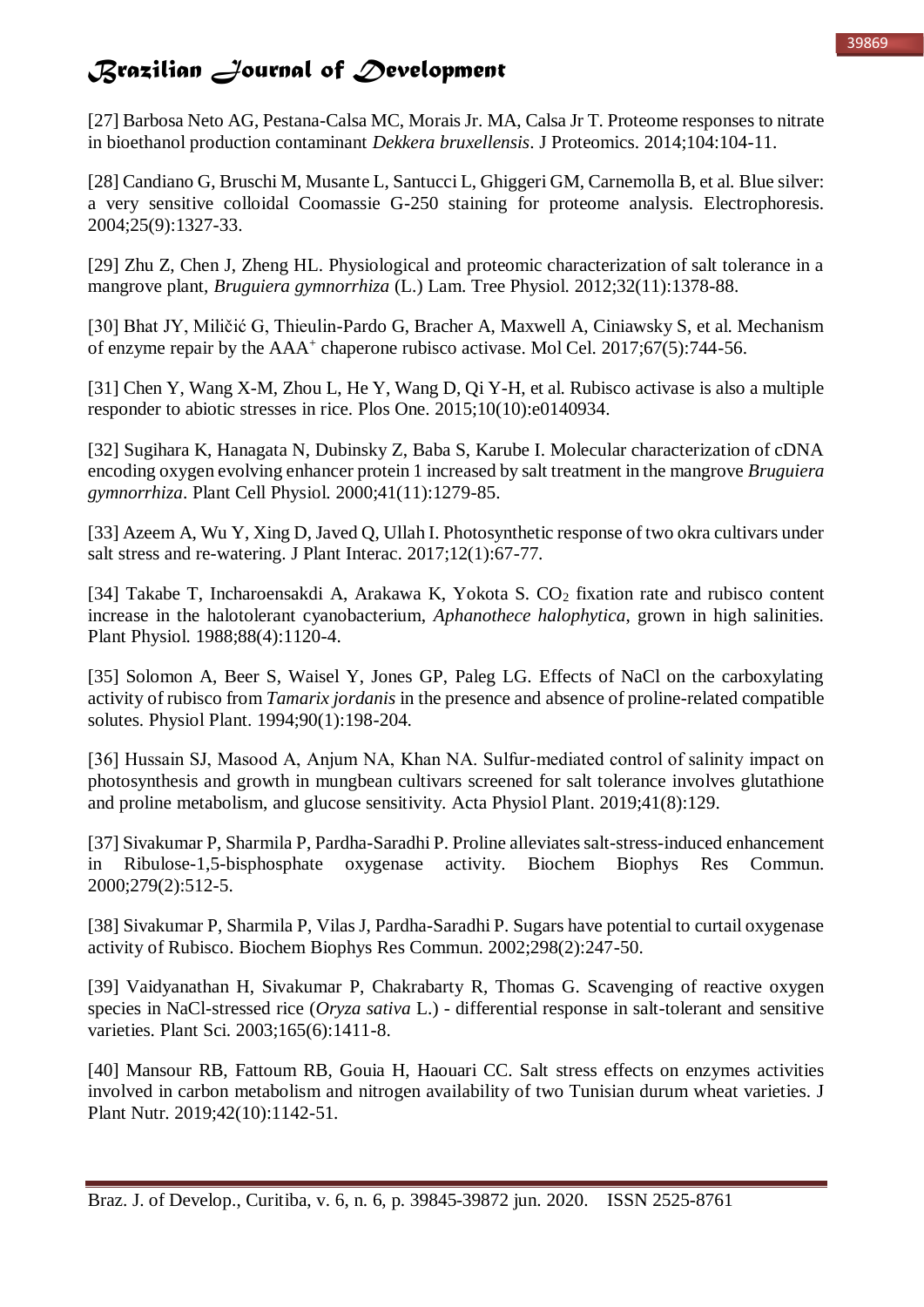[41] Gao Y, Cui Y, Long R, Sun Y, Zhang T, Yang Q, et al. Salt-stress induced proteomic changes of two contrasting alfalfa cultivars during germination stage. J Sci Food Agric. 2019;99(3):1384- 96.

[42] He Y, Yu C, Zhou L, Chen Y, Liu A, Jin J, et al. Rubisco decrease is involved in chloroplast protrusion and Rubisco-containing body formation in soybean (*Glycine max*) under salt stress. Plant Physiol Biochem. 2014;74:118-24.

[43] Wang Y, Cong Y, Wang Y, Guo Z, Yue J, Xing Z, et al. Identification of early salinity stressresponsive proteins in *Dunaliella salina* by isobaric tags for relative and absolute quantitation (iTRAQ)-based quantitative proteomic analysis. Int J Mol Sci. 2019;20(3):599.

[44] Liu A, Xiao Z, Li MW, Wong FL, Yung WS, Ku YS, et al. Transcriptomic reprogramming in soybean seedlings under salt stress. Plant Cell Environm. 2019;42(1):98-114.

[45] Liu A, Xiao Z, Li M-W, Wong F-L, Yung W-S, Ku Y-S, et al. Transcriptomic reprogramming in soybean seedlings under salt stress. Plant Cell Environm. 2019;42(1):98-114.

[46] Feller U, Anders I, Demirevska K. Degradation of rubisco and other chloroplast proteins under abiotic stress. Gen Appl Plant Physiol. 2008;34(1-2):5-18.

[47] Kaya C, Ashraf M, Sönmez O. Promotive effect of exogenously applied thiourea on key physiological parameters and oxidative defense mechanism in salt-stressed *Zea mays* L. plants. Turk J Bot. 2015;39:786-95.

[48] Wang Z, Zhao Z, Fan G, Dong Y, Deng M, Xu E, et al. A comparison of the transcriptomes between diploid and autotetraploid *Paulownia fortunei* under salt stress. Physiol Mol Biol Plants. 2019;25(1):1-11.

[49] Nyong'a TM, Yang P, Li M. Chapter 39 - Proteomics study in rice responses and tolerance to salt stres. In: Hasanuzzaman M, Fujita M, Nahar K, Biswas J, editors. Advances in Rice Research for Abiotic Stress Tolerance 1st Edition. Bangladesh: Elsevier; 2019. p. 781-9.

[50] García-Aguilar A, Cuezva JM. A review of the inhibition of the mitochondrial ATP synthase by IF1 *in vivo*: Reprogramming energy metabolism and inducing mitohormesis. Front Physiol. 2018;9:1322.

[51] Kosová K, Vítámvás P, Prásil IT, Renaut J. Plant proteome changes under abiotic stress - Contribution of proteomics studies to understanding plant stress response. J Proteome. 2011;74(8):1301-22.

[52] Lee KJ, Kwon SJ, Hwang JE, Han SM, Jung I, Kim J-B, et al. Genome-wide expression analysis of a rice mutant line under salt stress. Genet Mol Res. 2016;15(4):1-15.

[53] Li C, Nong Q, Solanki MK, Liang Q, Xie J, Liu X, et al. Differential expression profiles and pathways of genes in sugarcane leaf at elongation stage in response to drought stress. Sci Rep. 2016;6:25698.

[54] Batista-Silva W, Heinemann B, Rugen N, Nunes-Nesi A, Araújo WL, Hildebrandt TM. The role of amino acid metabolism during abiotic stress release. Plant Cell Environ. 2018;42(5):1630- 44.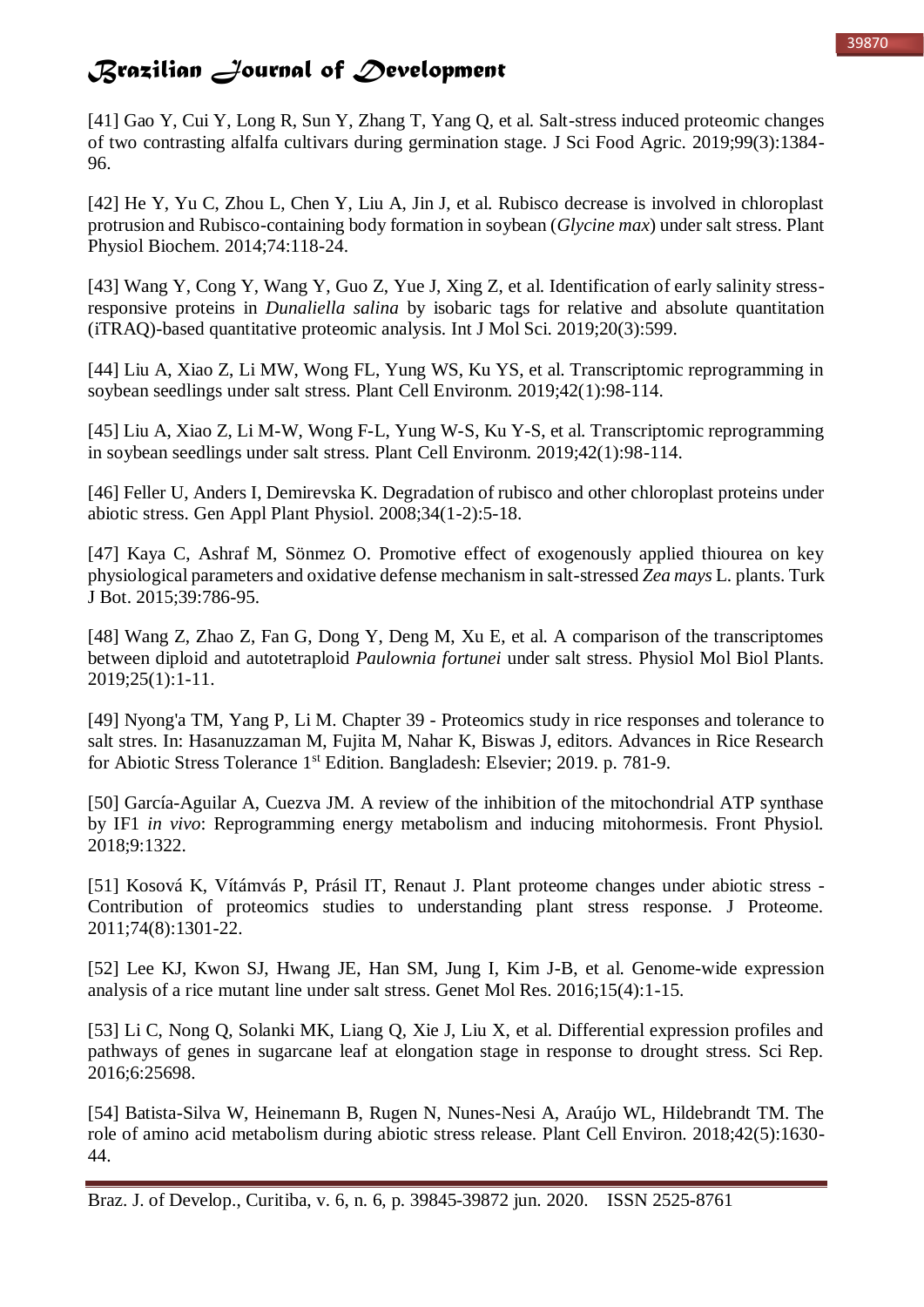#### 39871

## *Brazilian Journal of Development*

[55] Hildebrandt TM, Nunes-Nesi A, Araújo WL, Braus H-P. Amino acid catabolism in plants. Mol Plant. 2015;8(11):1563-79.

[56] Huang L, Li Z, Liu Q, Pu G, Zhang Y, Li J. Research on the adaptive mechanism of photosynthetic apparatus under salt stress: New directions to increase crop yield in saline soils. Ann Appl Biol. 2019;175(1):1-17.

[57] O'Hara A, Headland LR, Díaz-Ramos LA, Morales LO, Strid A, Jenkins GI. Regulation of *Arabidopsis* gene expression by low fluence rate UV-B independently of UVR8 and stress signaling. Photochem Photobiol Sci. 2019;18:1675-84.

[58] Zhang Y, Yang C, Li Y, Zheng N, Chen H, Zhao Q, et al. SDIR1 is a RING Finger E3 ligase that positively regulates stress-responsive abscisic acid signaling in *Arabidopsis*. Plant Cell. 2007;19(6):1912-29.

[59] Zhang H, Cui F, Wu Y, Lou L, Liu L, Tian M, et al. The RING finger ubiquitin E3 Ligase SDIR1 targets SDIR1-INTERACTING PROTEIN1 for degradation to modulate the salt stress response and ABA signaling in *Arabidopsis*. Plant Cell. 2015;27(1):214-27.

[60] Araújo WL, Ishizaki K, Nunes-Nesi A, Larson TR, Tohge T, Krahnert I, et al. Identification of the 2-hydroxyglutarate and isovaleryl-CoA dehydrogenases as alternative electron donors linking lysine catabolism to the electron transport chain of *Arabidopsis* mitochondria. Plant Cell. 2010;22:1549-63.

[61] Araújo WL, Tohge T, Ishizaki K, Leaver CJ, Fernie AR. Protein degradation - An alternative respiratory substrate for stressed plants. Trends Plant Sci. 2011;16(9):489-98.

[62] Shafee TMA, Lay FT, Phan TK, Anderson MA, Hulett MD. Convergent evolution of defensin sequence, structure and function. Cell Mol Life Sci. 2017;74(4):663-82.

[63] Kumar M, Yusuf MA, Yadav P, Narayan S, Kumar M. Overexpression of chickpea defensin gene confers tolerance to water-deficit stress in *Arabidopsis thaliana*. Front Plant Sci. 2019;12:175- 94.

[64] Kerenga BK, McKenna JA, Harvey PJ, Quimbar P, Garcia-Ceron D, Lay FT, et al. Salt-tolerant antifungal and antibacterial activities of the corn defensin ZmD32. Front Microbiol. 2019;10:795.

[65] Kaya C, Higgs D, Ashraf M, Alyemeni MN, Ahmad P. Integrative roles of nitric oxide and hydrogen sulfide in melatonin‐induced tolerance of pepper (*Capsicum annuum* L.) plants to iron deficiency and salt stress alone or in combination. Physiol Plant. 2019;Online Version of Record before inclusion in an issue.

[66] Contreras G, Shirdel I, Braum MS, Wink M. Defensins: Transcriptional regulation and function beyond antimicrobial activity. Dev Comp Immunol. 2019;Online Version of Record before inclusion in an issue.

[67] Singh A, Kumar A, Yadav S, Singh IK. Reactive oxygen species-mediated signaling during abiotic stress. Plant Gene. 2019;18:100173.

[68] Winter K, Holtum AM. Cryptic crassulacean acid metabolism (CAM) in *Jatropha curcas*. Funct Plant Biol. 2015;42(8):711-7.